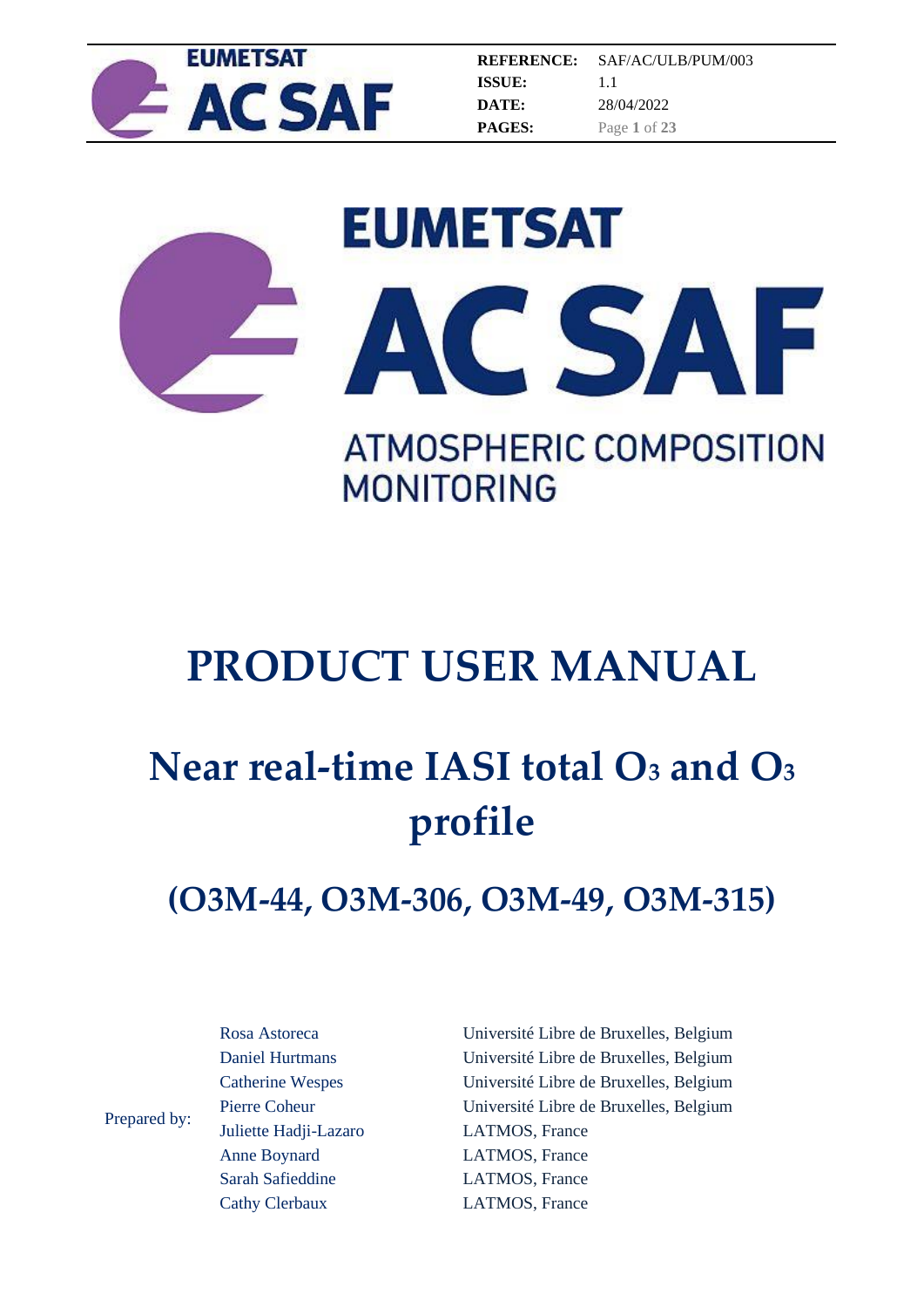

#### DOCUMENT STATUS SHEET

| Issue | Date       | Modified items/Reason for change                                                                                         |
|-------|------------|--------------------------------------------------------------------------------------------------------------------------|
| 1.0   | 04/06/2020 | Draft version of the O <sub>3</sub> PUM.                                                                                 |
| 1.1   | 10/02/2022 | First version of the $O_3$ PUM.                                                                                          |
| 1.1   | 28/04/2022 | CDOP-3 was removed from the document and IASI spatial resolution<br>was corrected in Table 5, after RIDs from reviewers. |
|       |            |                                                                                                                          |
|       |            |                                                                                                                          |
|       |            |                                                                                                                          |
|       |            |                                                                                                                          |
|       |            |                                                                                                                          |
|       |            |                                                                                                                          |
|       |            |                                                                                                                          |
|       |            |                                                                                                                          |
|       |            |                                                                                                                          |

#### RELATED PRODUCT LIST

| Product ID      | Product name                | Instrument |
|-----------------|-----------------------------|------------|
| O3M-44, O3M-306 | <b>IASI NRT</b> total ozone | Metop B    |
| O3M-49, O3M-315 | IASI NRT ozone profile      | Metop $C$  |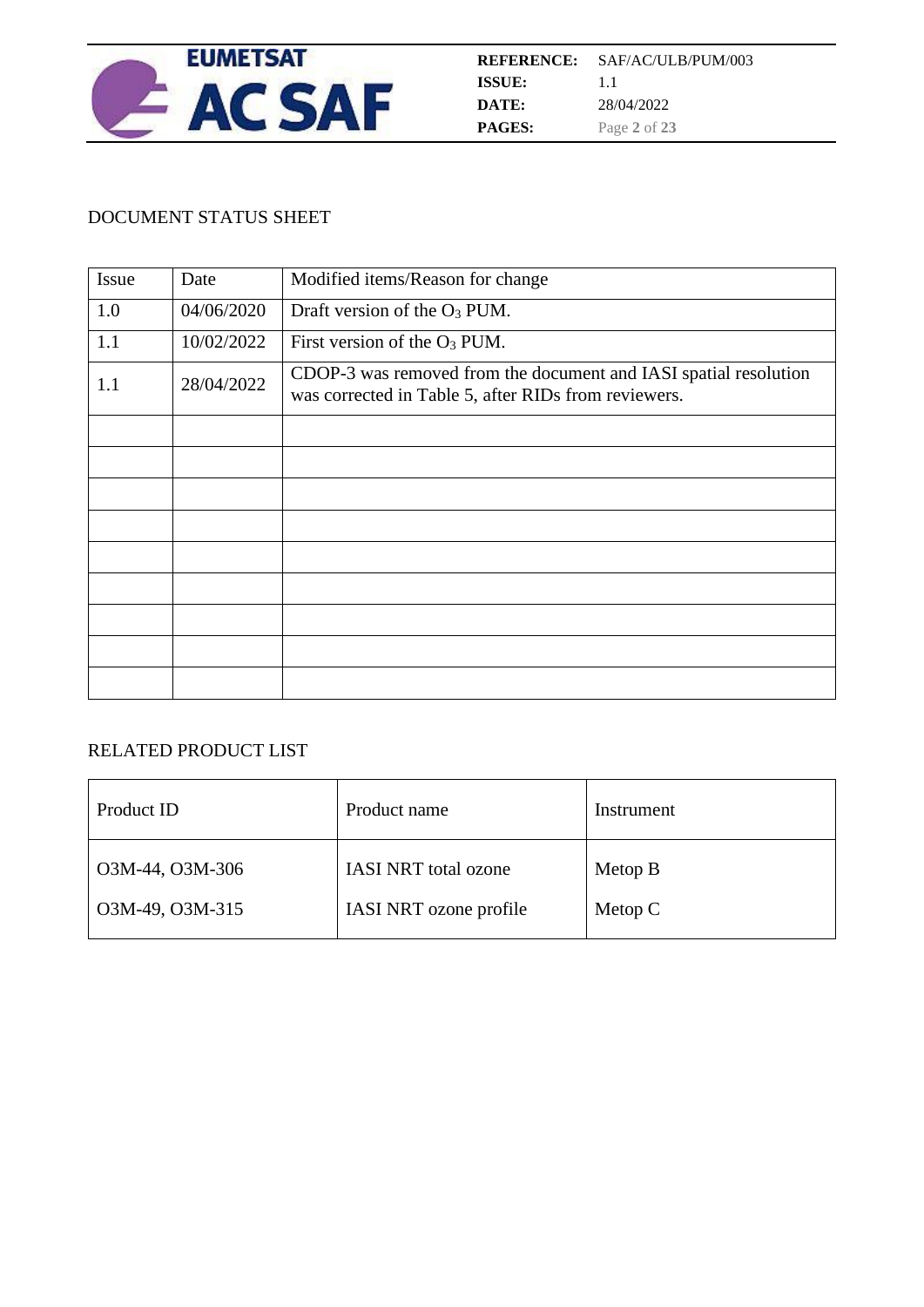

## **TABLE OF CONTENTS**

| 1.         |                                                                   |  |
|------------|-------------------------------------------------------------------|--|
| 1.1        |                                                                   |  |
| 1.2        |                                                                   |  |
| 1.3        |                                                                   |  |
|            | 1.3.1                                                             |  |
|            | 1.3.2                                                             |  |
| 2.         | <b>INTRODUCTION TO EUMETSAT SATELLITE APPLICATION FACILITY ON</b> |  |
|            |                                                                   |  |
| 3.         |                                                                   |  |
| 3.1        |                                                                   |  |
| 3.2        |                                                                   |  |
| 4.         |                                                                   |  |
| 4.1        |                                                                   |  |
| 4.2        |                                                                   |  |
| 4.3        |                                                                   |  |
|            |                                                                   |  |
| 5.         |                                                                   |  |
| 5.1        |                                                                   |  |
| 5.2        |                                                                   |  |
|            | 5.2.1                                                             |  |
|            | 5.2.2                                                             |  |
|            | 5.2.3                                                             |  |
| 5.3        |                                                                   |  |
|            | 5.3.1                                                             |  |
| 5.4        |                                                                   |  |
| 5.5<br>5.6 |                                                                   |  |
|            | 5.6.1                                                             |  |
|            | 5.6.2                                                             |  |
| 6.         |                                                                   |  |
| 6.1        |                                                                   |  |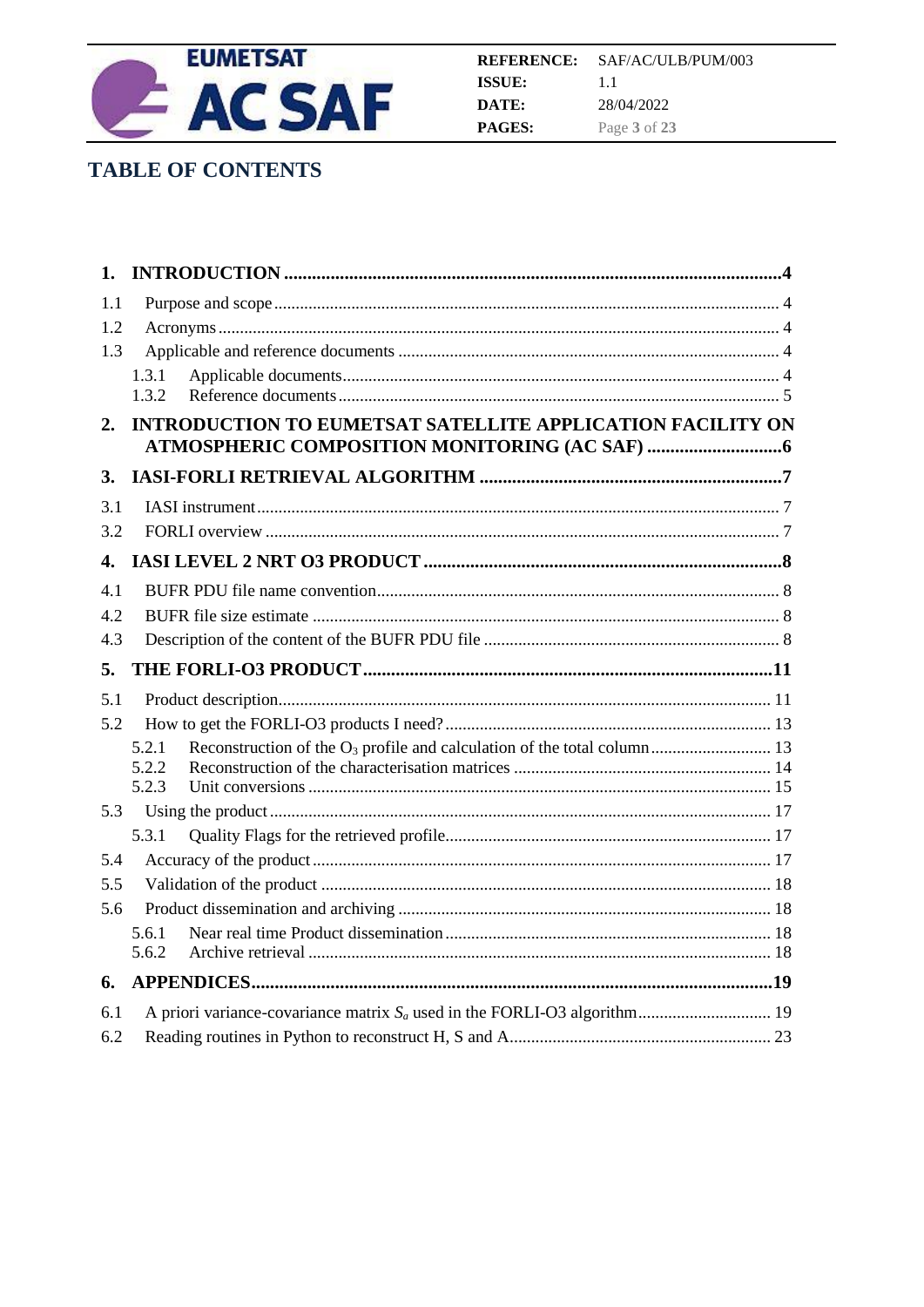

## <span id="page-3-0"></span>**1. INTRODUCTION**

## <span id="page-3-1"></span>**1.1 Purpose and scope**

This document is the Product User Manual for the Near Real Time IASI total  $O_3$  and  $O_3$  profiles retrieved within the context of the Satellite Application Facility on Atmospheric Composition Monitoring (AC SAF). This document gives a brief overview on the IASI retrieval algorithm and explains how to use and interpret the IASI  $O<sub>3</sub>$  profiles.

This document has been written as FORLI-O<sup>3</sup> v20151001\_sp20171122 was running at EUMETSAT.

### <span id="page-3-2"></span>**1.2 Acronyms**

AC SAF: Atmospheric Composition Monitoring Satellite Application Facility EUMETSAT: European Organisation for the Exploitation of Meteorological Satellites EUMETCast: EUMETSAT multi-service data dissemination system WMO: World Meteorological Organization GTS: Global Telecommunication System IASI: Infrared Atmospheric Sounding Interferometer FORLI: Fast Optimal/Operational Retrievals on Layers for IASI ULB: Université Libre de Bruxelles LATMOS: Laboratoire Atmosphères, Milieux, Observations Spatiales OEM : Optimal Estimation Method DOFS : Degrees of Freedom for Signal CP: Partial Column TOA: Top Of the Atmosphere VMR: Volume Mixing Ratio

## <span id="page-3-3"></span>**1.3 Applicable and reference documents**

#### <span id="page-3-4"></span>**1.3.1 Applicable documents**

[AD1] FORLI Algorithm Theoretical Basis Document SAF/O3M/ULB/FORLI\_ATBD Issue 1, 20/02/2014

[AD2] FORLI-O<sup>3</sup> Product Specification, Requirement And Assessment SAF/O3M/ULB/FORLICO\_PSRA Issue 1, 21/01/2015

[AD3] Product Requirements Document SAF/AC/FMI/RQ/PRD/001 Issue 1.6, 25/05/202

[AD4] IASI total O<sub>3</sub> column validation report SAF/AC/AUTH/VR/001 Issue 1.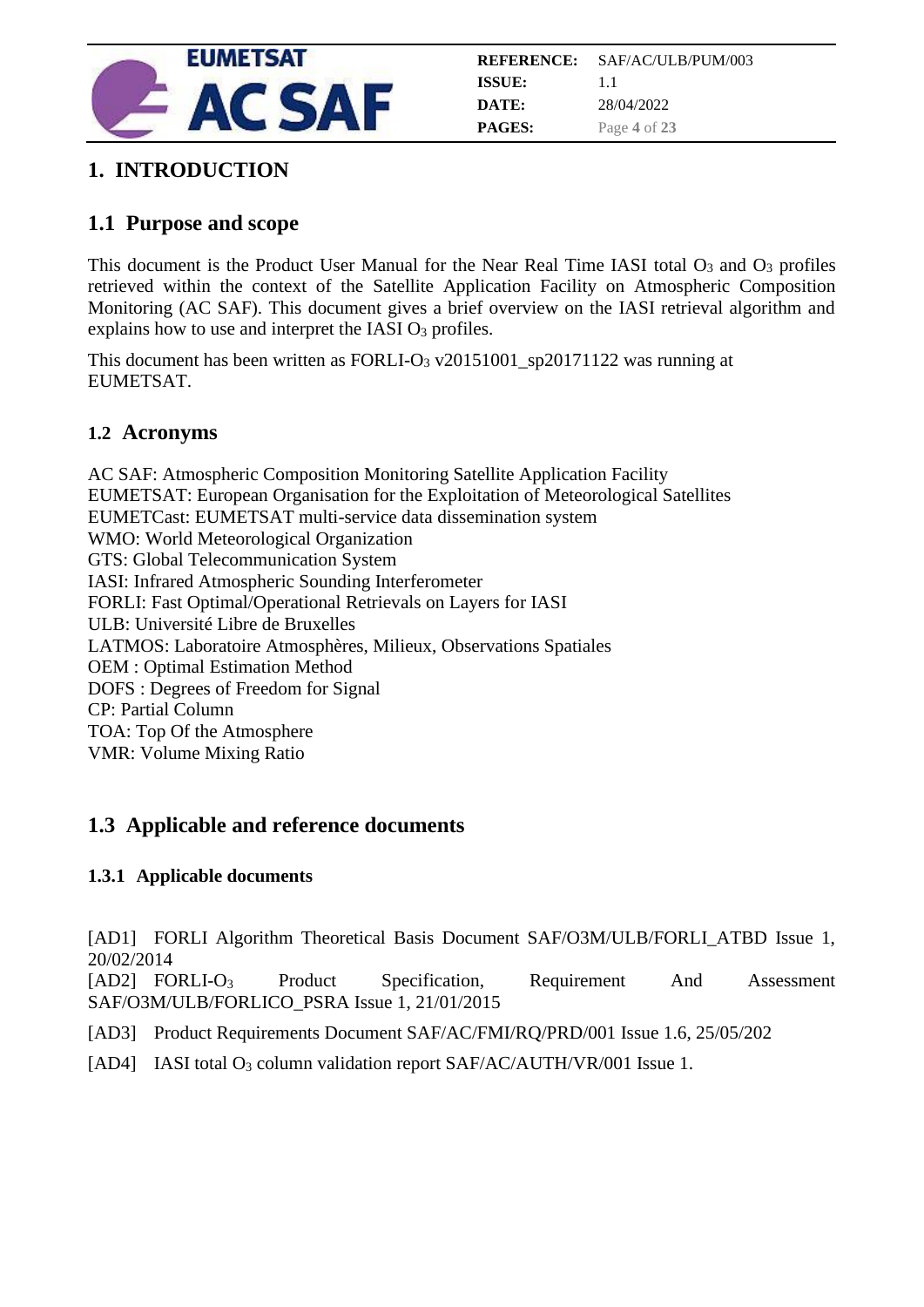

|               | <b>REFERENCE:</b> SAF/AC/ULB/PUM/003 |
|---------------|--------------------------------------|
| ISSUE:        | 11                                   |
| DATE:         | 28/04/2022                           |
| <b>PAGES:</b> | Page 5 of 23                         |

#### <span id="page-4-0"></span>**1.3.2 Reference documents**

- [RD1] Hilton, F.; August, T.; Barnet, C.; Bouchard, A.; Camy-Peyret, C.; Clarisse, L.; Clerbaux, C.; Coheur, P.-F.; Collard, A.; Crevoisier, C.; Dufour, G.; Edwards, D.; Faijan, F.; Fourrié, N.; Gambacorta, A.; Gauguin, S.; Guidard, V.; Hurtmans, D.; Illingworth, S.; Jacquinet-Husson, N.; Kerzenmacher, T.; Klaes, D.; Lavanant, L.; Masiello, G.; Matricardi, M.; McNally, T.; Newman, S.; Pavelin, E.; Péquignot, E.; Phulpin, T.; Remedios, J.; Schlüssel, P.; Serio, C.; Strow, L.; Taylor, J.; Tobin, D.; Uspensky, A. & Zhou, D. Hyperspectral Earth Observation with IASI. *Bull. Am. Meteorol. Soc., 93(3)*, 347-370, doi: 10.1175/BAMS-D-11-00027.1, 2012.
- [RD2] Camy-Peyret, C. & Eyre, J. The IASI Science Plan. Technical report, A Report From The IASI Sounding Science Working Group, 1998.
- [RD3] Clerbaux, C.; Boynard, A.; Clarisse, L.; George, M.; Hadji-Lazaro, J.; Herbin, H.; Hurtmans, D.; Pommier, M.; Razavi, A.; Turquety, S.; Wespes, C. & Coheur, P. F. Monitoring of atmospheric composition using the thermal infrared IASI/MetOp sounder. *Atmos. Chem. Phys*., 9(16):6041-6054, 2009.
- [RD4] Rodgers, C.D. Inverse methods for atmospheric sounding: Theory and Practice, Series on Atmospheric, Oceanic and Planetary Physics - Vol. 2. World Scientific, Singapore, New Jersey, London, Hong Kong, 2000.
- [RD5] Hurtmans, D.; Coheur, P.; Wespes, C.; Clarisse, L.; Scharf, O.; Clerbaux, C.; Hadji-Lazaro, J.; George, M. & Turquety, S. FORLI radiative transfer and retrieval code for IASI. *J. Quant. Spectrosc. Radiat. Transfer, 113*, 1391-1408, 2012*.*
- [RD6] Boynard, A., Hurtmans, D., Garane, K., Goutail, F., Hadji-Lazaro, J., Koukouli, M. E., Wespes, C., Vigouroux, C., Keppens, A., Pommereau, J.-P., Pazmino, A., Balis, D., Loyola, D., Valks, P., Sussmann, R., Smale, D., Coheur, P.-F., and Clerbaux, C.: Validation of the IASI FORLI/EUMETSAT ozone products using satellite (GOME-2), ground-based (Brewer– Dobson, SAOZ, FTIR) and ozonesonde measurements, Atmos. Meas. Tech., 11, 5125–5152, https://doi.org/10.5194/amt-11-5125-2018, 2018.

[RD7] EUMETCast Dissemination facility http://www.eumetsat.int/website/home/Data/DataDelivery/EUMETCast/index.html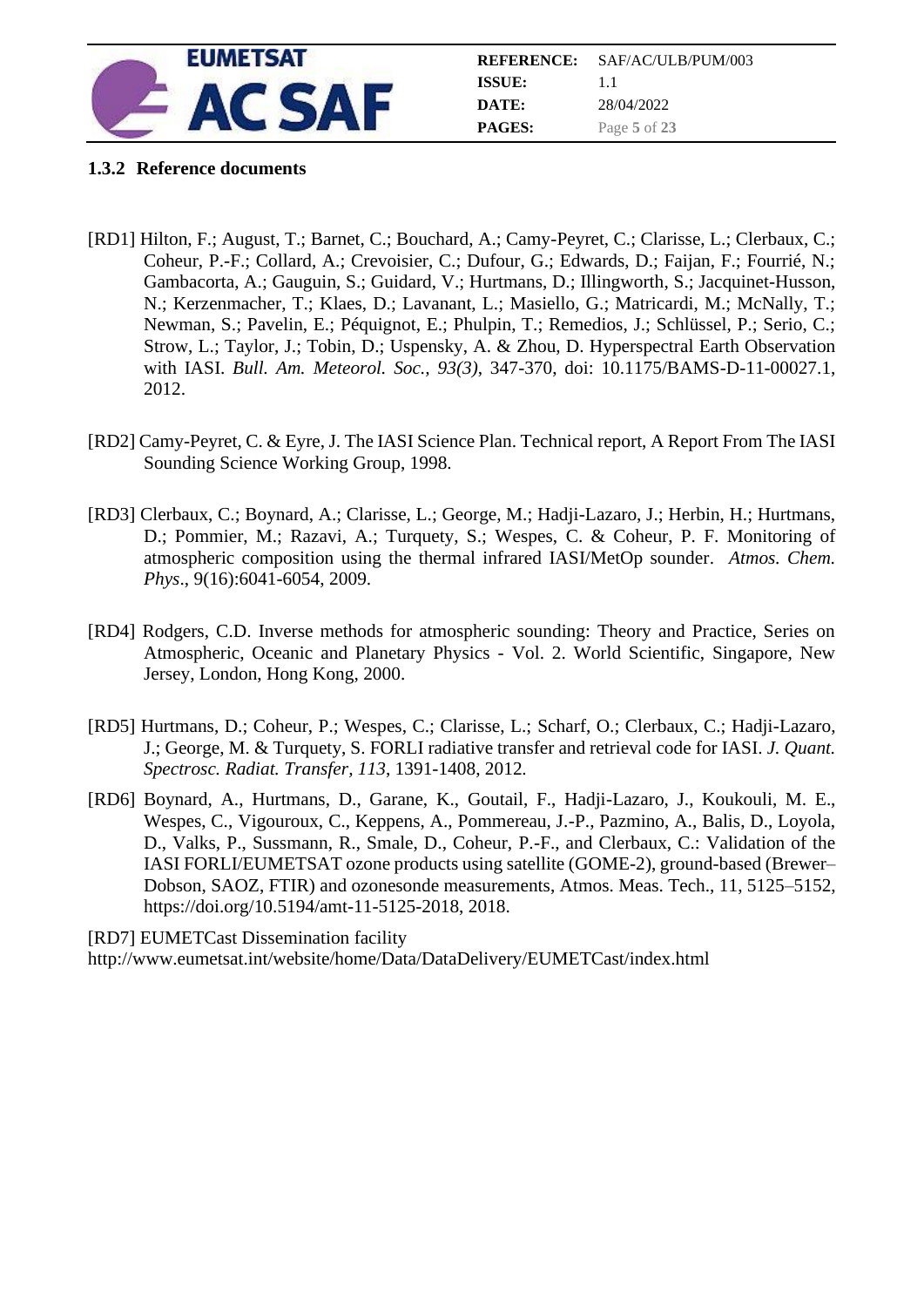

## <span id="page-5-0"></span>**2. INTRODUCTION TO EUMETSAT SATELLITE APPLICATION FACILITY ON ATMOSPHERIC COMPOSITION MONITORING (AC SAF)**

#### **Background**

The monitoring of atmospheric chemistry is essential due to several human caused changes in the atmosphere, like global warming, loss of stratospheric ozone, increasing UV radiation, and pollution. Furthermore, the monitoring is used to react to the threads caused by the natural hazards as well as follow the effects of the international protocols.

Therefore, monitoring the chemical composition and radiation of the atmosphere is a very important duty for EUMETSAT and the target is to provide information for policy makers, scientists and general public.

#### **Objectives**

The main objectives of the AC SAF is to process, archive, validate and disseminate atmospheric composition products  $(O_3, NO_2, SO_2, Bro, HCHO, H_2O, OCIO, CO, NH3)$ , aerosol products and surface ultraviolet radiation products utilising the satellites of EUMETSAT. The majority of the AC SAF products are based on data from the GOME-2 and IASI instruments onboard Metop satellites.

Another important task besides the near real-time (NRT) and offline data dissemination is the provision of long-term, high-quality atmospheric composition products resulting from reprocessing activities.

#### **Product categories, timeliness and dissemination**

*NRT products* are available in less than three hours after measurement. These products are disseminated via EUMETCast, WMO GTS or internet.

- Near real-time trace gas columns (total and tropospheric  $O_3$  and  $NO_2$ , total  $SO_2$ , total HCHO, CO) and ozone profiles
- Near real-time absorbing aerosol indexes from main science channels and polarization measurement detectors
- Near real-time UV indexes, clear-sky and cloud-corrected

*Offline products* are available within two weeks after measurement and disseminated via dedicated web services at EUMETSAT and AC SAF.

- Offline trace gas columns (total and tropospheric  $O_3$  and  $NO_2$ , total  $SO_2$ , total BrO, total HCHO, total H2O) and ozone profiles
- Offline absorbing aerosol indexes from main science channels and polarization measurement detectors
- Offline surface UV, daily doses and daily maximum values with several weighting functions

*Data records* are available after reprocessing activities from the EUMETSAT Data Centre and/or the AC SAF archives.

- Data records generated in reprocessing
- Lambertian-equivalent reflectivity
- Total OClO

Users can access the AC SAF offline products and data records (free of charge) by registering at the AC SAF web site.

#### **More information about the AC SAF project, products and services:** <http://acsaf.org/>

**AC SAF Helpdesk**[: helpdesk@acsaf.org](mailto:helpdesk@acsaf.org)

**Twitter:** [https://twitter.com/Atmospheric\\_SAF](https://twitter.com/Atmospheric_SAF)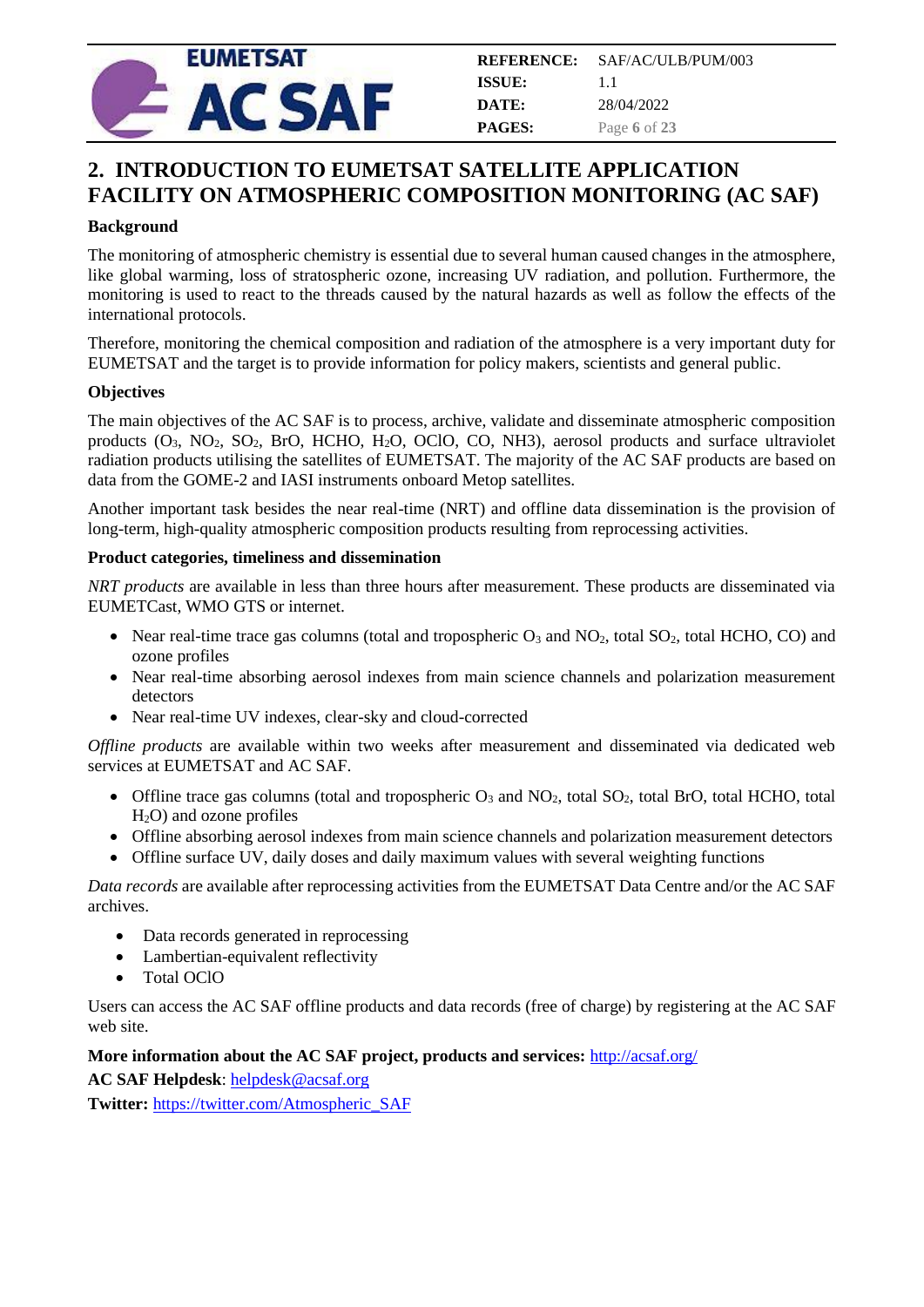

|               | <b>REFERENCE:</b> SAF/AC/ULB/PUM/003 |
|---------------|--------------------------------------|
| ISSUE:        | 11                                   |
| DATE:         | 28/04/2022                           |
| <b>PAGES:</b> | Page 7 of 23                         |

## <span id="page-6-0"></span>**3. IASI-FORLI RETRIEVAL ALGORITHM**

## <span id="page-6-1"></span>**3.1 IASI instrument**

IASI is an infrared Fourier transform spectrometer developed jointly by CNES (the French spatial agency) with support of the scientific community (for a review see [RD1]), and by EUMETSAT. IASI is mounted on-board the European polar-orbiting Metop satellite with the primary objective to improve numerical weather predictions, by measuring tropospheric temperature and humidity with high horizontal resolution and sampling, with 1 km vertical resolution, and with respectively 1 K and 10% accuracy [RD2]. IASI also contributes to atmospheric composition measurements for climate and chemistry applications [RD3]. To reach these two objectives, IASI measures the infrared radiation of the Earth's surface and of the atmosphere between 645 and 2760 cm<sup>-1</sup> at nadir and along a 2200 km swath perpendicular to the satellite track. A total of 120 views are collected over the swath, divided as 30 arrays of 4 individual Field-of-views (FOVs) varying in size from 36  $\times\pi$  km<sup>2</sup> at nadir (circular 12 km diameter pixel) to 10 x 20 x  $\pi$  km<sup>2</sup> at the larger viewing angle (ellipse-shaped FOV at the end of the swath). IASI offers in this standard observing mode global coverage twice daily, with overpass times at around 9:30 and 21:30 mean local solar time. The very good spatial and temporal sampling of IASI is complemented by fairly high spectral and radiometric performances: the calibrated level 1C radiances are at  $0.5 \text{ cm}^{-1}$  apodized spectral resolution (the instrument achieves a 2 cm optical path difference), with an apodized noise that ranges below 2500 cm<sup>-1</sup> between 0.1 and 0.2 K for a reference blackbody at 280 K [RD1].

## <span id="page-6-2"></span>**3.2 FORLI overview**

FORLI (Fast Optimal/Operational Retrievals on Layers for IASI) is a radiative transfer model based on precalculated LUTs capable of processing in near-real-time the numerous radiance measurements made by the high-spatial and high-spectral resolution IASI, with the objective to provide global concentration distributions of atmospheric trace gases. For the inversion step, it relies on a scheme based on the widely used Optimal Estimation theory [RD4]. Three versions of the software have been set-up to process IASI level 1C radiances in near-real-time, for vertical profile retrievals of CO, O<sub>3</sub> and HNO<sub>3</sub>.

The algorithm description with the methods used for forward and inverse modelling is given in the FORLI ATBD [AD1] and in [RD5].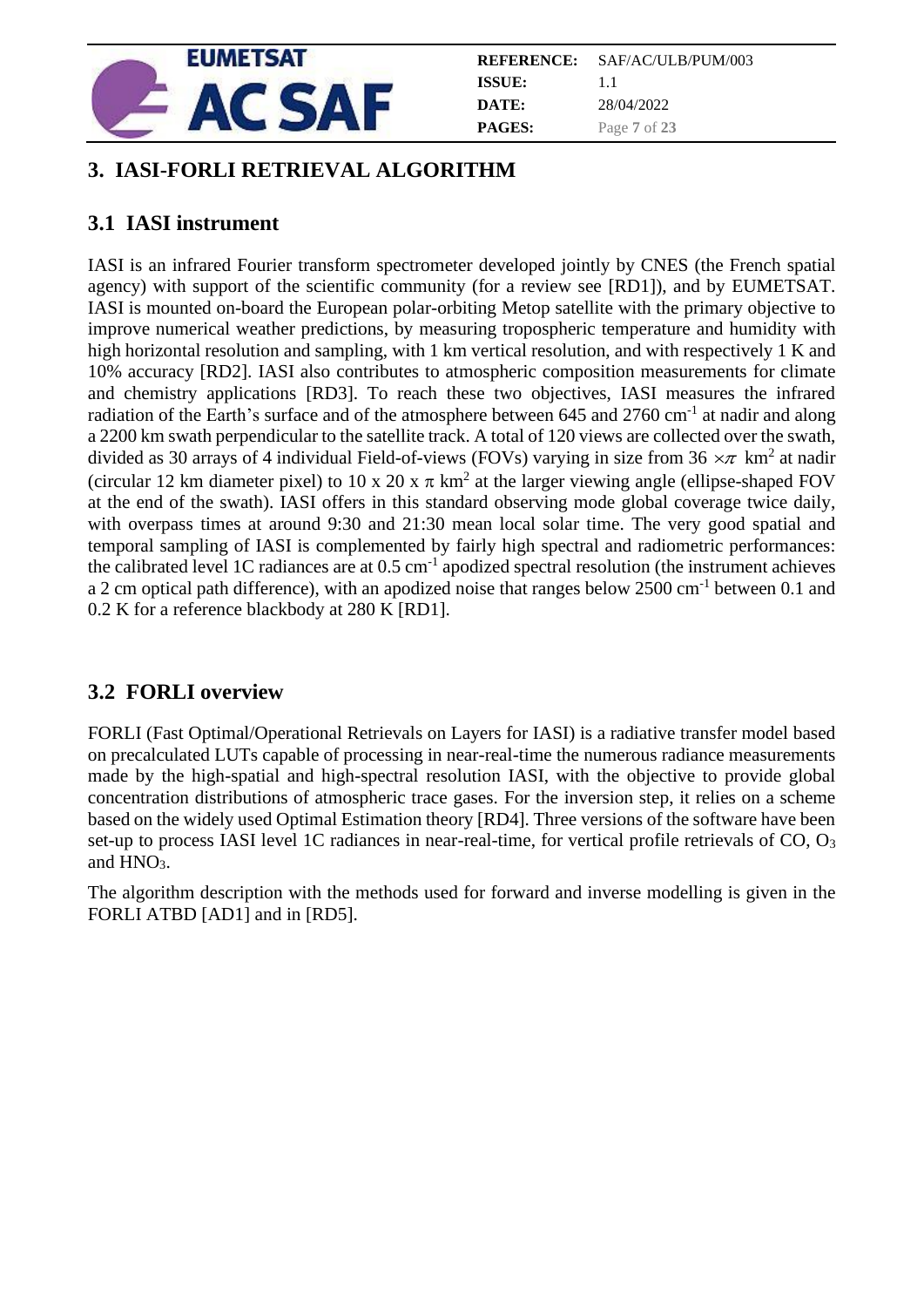

## <span id="page-7-0"></span>**4. IASI LEVEL 2 NRT O3 PRODUCT**

## <span id="page-7-1"></span>**4.1 BUFR PDU file name convention**

The names of the IASI Level  $2 O_3$  products distributed on EUMETCast follow this example:

W\_XX-EUMETSAT- Darmstadt,SOUNDING+SATELLITE,METOP\*+IASI\_C\_EUM*letter*\_ *yyyymmdd*hhmmss\_nnnnn\_eps\_o\_ozo\_l2.bin

where:

| vyyymmdd | the UTC year, month, day of the data start sensing time     |
|----------|-------------------------------------------------------------|
| hhmmss   | the UTC hour, minute, second of the data start sensing time |
| nnnnn    | the orbit number                                            |
| $\ast$   | $A, B$ or $C$                                               |
|          | C for commissioning, P for operational, R for secondary or  |
| letter   | redundant                                                   |

## <span id="page-7-2"></span>**4.2 BUFR file size estimate**

The size of the output may vary and is on average 2 Mb with a number of 480 files per day per instrument.

## <span id="page-7-3"></span>**4.3 Description of the content of the BUFR PDU file**

The IASI Level  $2 O_3$  BUFR PDU file structure is summarised below. The FORLI- $O_3$  product is provided in the last 11 fields (in bold).

| <b>Table 1:</b> Data descriptors of IASI Level 2 O <sub>3</sub> BUFR file |  |
|---------------------------------------------------------------------------|--|
|---------------------------------------------------------------------------|--|

| $\#$           |                | <b>DATA DESCRIPTOR</b>                                 | <b>NAME USED HEREAFTER</b> |
|----------------|----------------|--------------------------------------------------------|----------------------------|
| $\overline{0}$ | $0 - 0 - 1007$ | <b>SATELLITE IDENTIFIER</b>                            |                            |
| 1              | $0 - 0 - 1031$ | <b>IDENTIFICATION OF ORIGINATING/GENERATING CENTRE</b> |                            |
| 2              | $0 - 25 - 060$ | SOFTWARE IDENTIFICATION                                |                            |
| 3              | $0 - 0 - 2019$ | SATELLITE INSTRUMENTS                                  |                            |
| 4              | $0 - 0 - 2020$ | <b>SATELLITE CLASSIFICATION</b>                        |                            |
| 5              | $0 - 0 - 4001$ | <b>YEAR</b>                                            |                            |
| 6              | $0 - 0 - 4002$ | <b>MONTH</b>                                           |                            |
| 7              | $0 - 0 - 4003$ | <b>DAY</b>                                             |                            |
| 8              | $0 - 0 - 4004$ | <b>HOUR</b>                                            |                            |
| 9              | $0 - 0 - 4005$ | <b>MINUTE</b>                                          |                            |
| 10             | $0 - 0 - 4006$ | <b>SECOND</b>                                          |                            |
| 11             | $0 - 0 - 5040$ | <b>ORBIT NUMBER</b>                                    |                            |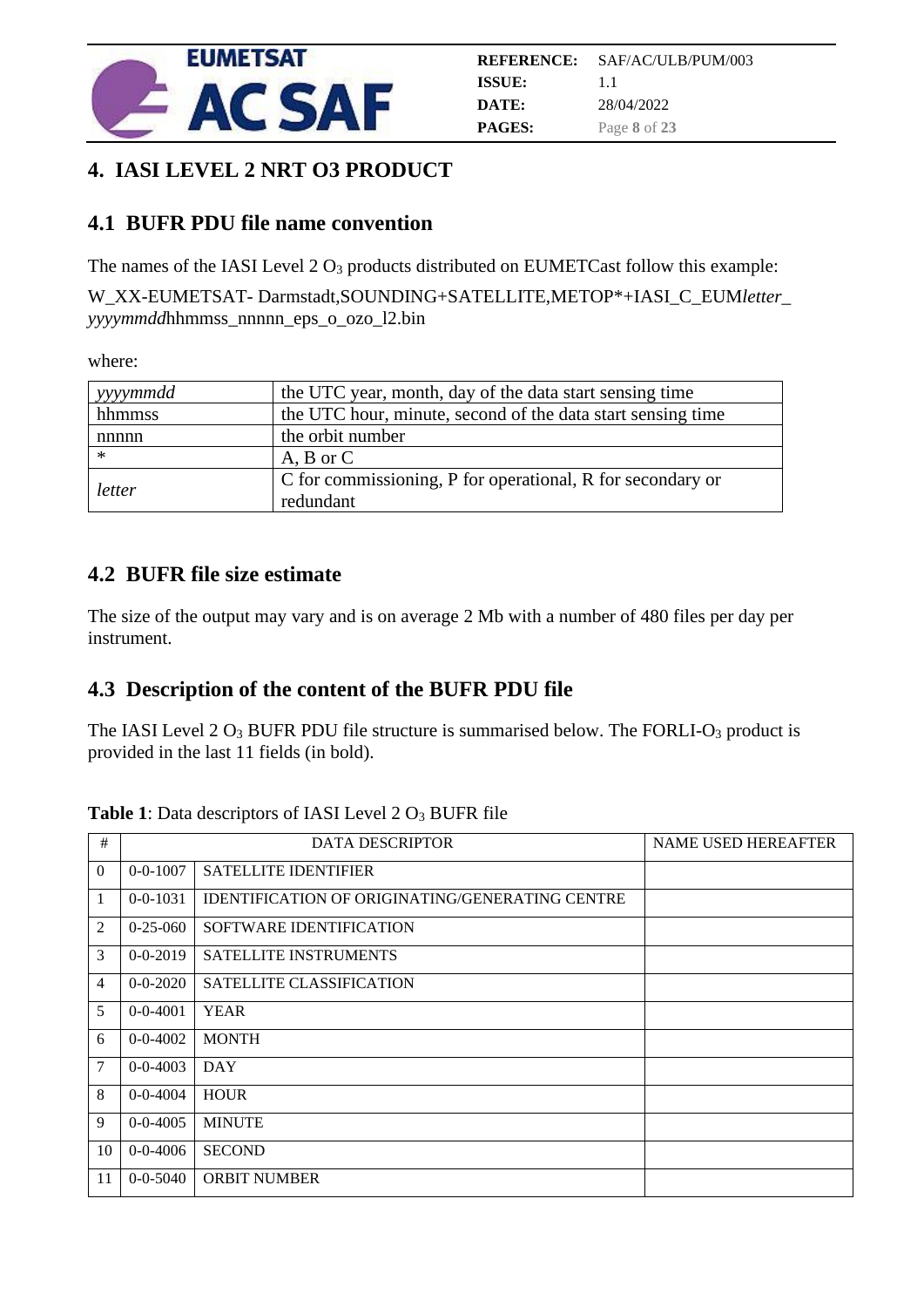

**REFERENCE: ISSUE: DATE: PAGES:** SAF/AC/ULB/PUM/003 1.1 28/04/2022 Page **9** of **23**

| 12 | $2 - 0 - 1133$ | $\sharp N/A$                                                             |                          |
|----|----------------|--------------------------------------------------------------------------|--------------------------|
| 13 | $0 - 0 - 5041$ | <b>SCAN LINE NUMBER</b>                                                  |                          |
| 14 | $2 - 0 - 1000$ | $\sharp N/A$                                                             |                          |
| 15 | $0 - 0 - 5001$ | LATITUDE (HIGH ACCURACY)                                                 |                          |
| 16 | $0 - 0 - 6001$ | LONGITUDE (HIGH ACCURACY)                                                |                          |
| 17 | $0 - 0 - 5043$ | FIELD OF VIEW NUMBER                                                     |                          |
| 18 | $0 - 0 - 7024$ | SATELLITE ZENITH ANGLE                                                   |                          |
| 19 | $0 - 0 - 5021$ | BEARING OR AZIMUTH (DEGREE TRUE)                                         |                          |
| 20 | $0 - 0 - 7025$ | <b>SOLAR ZENITH ANGLE</b>                                                |                          |
| 21 | $0 - 0 - 5022$ | SOLAR AZIMUTH (DEGREE TRUE)                                              |                          |
| 22 | $0 - 0 - 7007$ | HEIGHT (Surface altitude in meter)                                       |                          |
| 23 | $0 - 0 - 8046$ | ATMOSPHERIC CHEMICAL OR PHYSICAL CONSTITUENT<br><b>TYPE</b>              |                          |
| 24 | $0-4-0056$     | <b>GENERAL RETRIEVAL QUALITY FLAG</b>                                    | <b>03 OFLAG</b>          |
| 25 | $0 - 4 - 0058$ | NUMBER OF VECTORS DESCRIBING THE CHAR.<br><b>MATRICES</b>                | <b>03 NPCA</b>           |
|    |                |                                                                          |                          |
| 26 | $0 - 4 - 0059$ | NUMBER OF LAYERS ACTUALLY RETRIEVED                                      | <b>03_NFITLAYERS</b>     |
| 27 | $0 - 4 - 0060$ | NUMBER OF O3 PROFILES RETRIEVED IN SCANLINE                              | <b>O3 NBR</b>            |
| 28 | $0 - 4 - 0054$ | POTENTIAL PROCESSING AND INPUTS ERRORS                                   | 03_BDIV_LO               |
| 29 | $0 - 4 - 0055$ | <b>DIAGNOSTICS ON THE RETRIEVAL</b>                                      | <b>03 BDIV HI</b>        |
| 30 | $1 - 0 - 3041$ | #N/A REPEAT NEXT 3 41 TIMES                                              |                          |
| 31 | $0 - 4 - 0061$ | AIR PARTIAL COLUMNS ON EACH RETRIEVED LAYER                              | <b>O3_CP_AIR</b>         |
| 32 | $0 - 4 - 0062$ | <b>A-PRIORI PARTIAL COLUMNS FOR O3 ON EACH</b><br><b>RETRIEVED LAYER</b> | 03_CP_03_A               |
| 33 | $0-4-0063$     | SCAL. VEC. MULT. A-PRI. 03 VEC. DEF. RETR. 03 VEC.                       | O3 X O3                  |
| 34 | $1 - 0 - 1021$ | #N/A REPEAT NEXT 1 21 TIMES                                              |                          |
| 35 | $0 - 4 - 0064$ | MAIN EIGENVALUES OF THE SENSITIVITY MATRIX                               | <b>03_H_EIGENVALUES</b>  |
| 36 | $1 - 0 - 2215$ | #N/A REPEAT NEXT 2 215 TIMES                                             |                          |
| 37 | $1 - 0 - 1004$ | #N/A REPEAT NEXT 1 4 TIMES                                               |                          |
| 38 | $0-4-0065$     | MAIN EIGENVECTORS OF THE SENSITIVITY MATRIX                              | <b>O3_H_EIGENVECTORS</b> |

#### **Usual FORLI-O<sup>3</sup> products have to be reconstructed/calculated from these above mentioned fields, see Section [5.](#page-10-0)**

Among the other IASI Level 2 available products, temperature, humidity and cloud information needed to completely characterize FORLI-O<sup>3</sup> products can be found in files distributed by EUMETCast called:

W\_XX-EUMETSAT- Darmstadt,SOUNDING+SATELLITE,METOP\*+IASI\_C\_EUM*letter*\_ *yyyymmdd*hhmmss\_nnnnn\_eps\_o\_<prod>\_l2.bin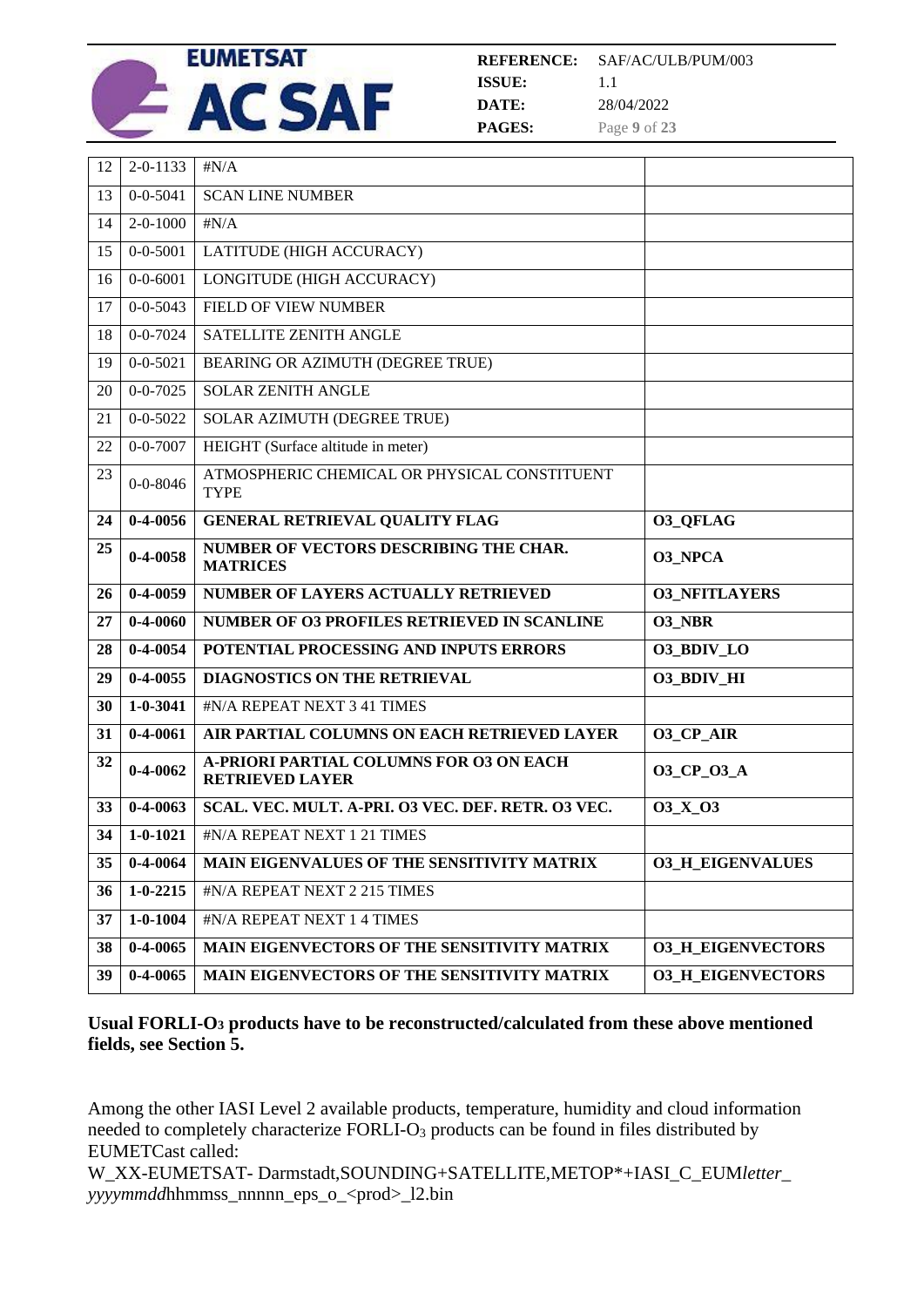

where:

| yyyymmdd | the UTC year, month, day of the data start sensing time     |
|----------|-------------------------------------------------------------|
| hhmmss   | the UTC hour, minute, second of the data start sensing time |
| nnnnn    | the orbit number                                            |
| $\ast$   | $A, B$ or $C$                                               |
| letter   | C for commissioning, P for operational, R for secondary or  |
|          | redundant                                                   |

| product code $\langle \text{prod} \rangle$ |                                          |
|--------------------------------------------|------------------------------------------|
| twt                                        | atmospheric temperature and water vapour |
|                                            | cloud parameters                         |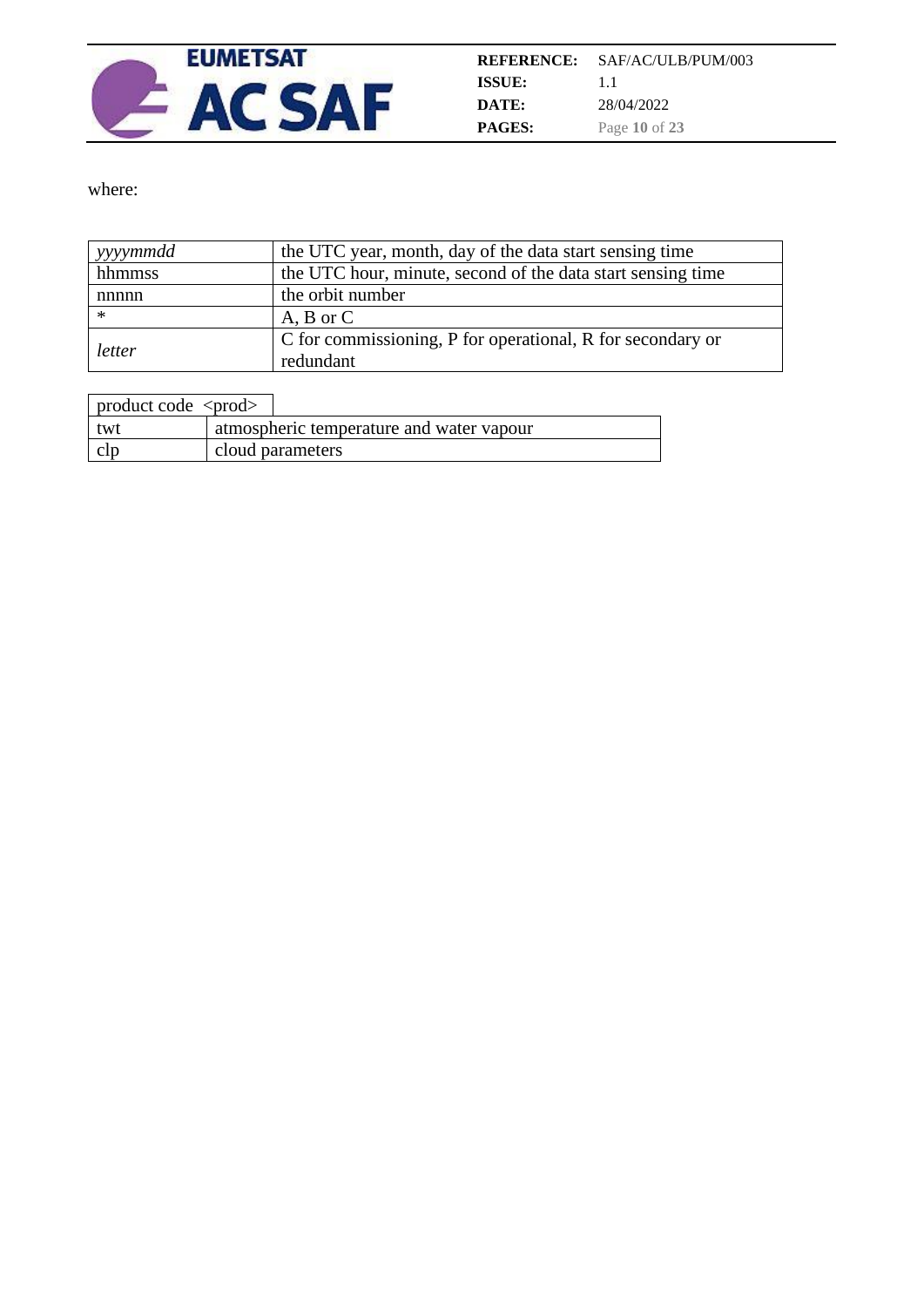

| <b>REFERENCE:</b> | SAF/AC/ULB/PUM/003 |
|-------------------|--------------------|
| ISSUE:            | $1\;1$             |
| DATE:             | 28/04/2022         |
| <b>PAGES:</b>     | Page 11 of 23      |

## <span id="page-10-0"></span>**5. THE FORLI-O<sup>3</sup> PRODUCT**

## <span id="page-10-1"></span>**5.1 Product description**

The product FORLI-O<sub>3</sub> includes several variables, described in Table 1 (bold) and in Table 2. The principal product is a vertical profile of O<sup>3</sup> provided on 41 layers, from the ground to 40 km with an additional layer from 40 km to TOA. In order to allow a rational use each retrieved profile is associated with averaging kernels and posterior error covariance matrices following the characterization of the optimal estimation. **For saving space, the matrices are compressed and have to be reconstructed using eigenvectors and eigenvalues of the sensitivity matrix ("MAIN EIGENVECTORS OF THE SENSITIVITY MATRIX" and "MAIN EIGENVALUES OF THE SENSITIVITY MATRIX"**). Each retrieval has also associated retrieval flags.

Note that the retrievals are performed on the basis of the *a priori* partial columns ("A-PRIORI PARTIAL COLUMNS FOR O3 ON EACH RETRIEVED LAYER" called hereafter *O3\_CP\_O3\_A)*, which are scaled individually using a *multiplication factor* ("SCAL. VEC. MULT. A-PRI. O3 VEC. DEF. RETR. O3 VEC*"* called hereafter *O3*\_X\_*O3*). The multiplication factor equals therefore 1 at initial stage, is unitless, and should remain close to unity in normal circumstances. This ensures homogeneity of the retrieved values all along the altitudes, even when molecular amounts span several decades. The content of *O3\_CP\_O3\_A* is computed using ray tracing methods described in the ATBD [AD1], while  $O3 \times O3$  is retrieved using OEM method in a logarithmic space in order to avoid nonphysical negative values.

| <b>Name</b>              | <b>Description</b>                             | <b>Units</b> |
|--------------------------|------------------------------------------------|--------------|
| <b>O3_QFLAG</b>          | General quality flag                           | N/A          |
| 03_BDIV_LO               | Potential processing and input errors          | N/A          |
| <b>O3_BDIV_HI</b>        | Diagnostics on the retrieval                   | N/A          |
| <b>03 NPCA</b>           | Number of vectors describing the               | N/A          |
|                          | characterization matrices                      |              |
| <b>03 NFITLAYERS</b>     | Number of layers actually retrieved; $\leq 41$ | N/A          |
| <b>O3 NBR</b>            | Number of $O_3$ profiles retrieved in          | N/A          |
|                          | scanline                                       |              |
| <b>O3_CP_AIR</b>         | Air partial column on each retrieved layer     | moles $/cm2$ |
| 03_CP_03_A               | A priori partial columns for $O_3$ on each     | moles $/cm2$ |
|                          | retrieved layer                                |              |
| <b>03 X 03</b>           | Scaling vector multiplying the a priori $O_3$  | N/A          |
|                          | vector in order to define the retrieved $O_3$  |              |
|                          | vector                                         |              |
| <b>03_H_EIGENVALUES</b>  | Main eigenvalues of the sensitivity            | N/A          |
|                          | matrix                                         |              |
| <b>03 H EIGENVECTORS</b> | Main eigenvectors of the sensitivity           | N/A          |
|                          | matrix                                         |              |

Table 2: Description and units of FORLI- $O_3$  product available in the IASI L2  $O_3$  BUFR files

In Table 2 O3\_QFLAG is a single code assessing the quality of the retrieved profiles namely 2 for best quality pixels, 1 for valuable pixels and 0 for bad quality pixels. O3\_QFLAG is a FORLI-O<sub>3</sub> output, see Section 5.3.1.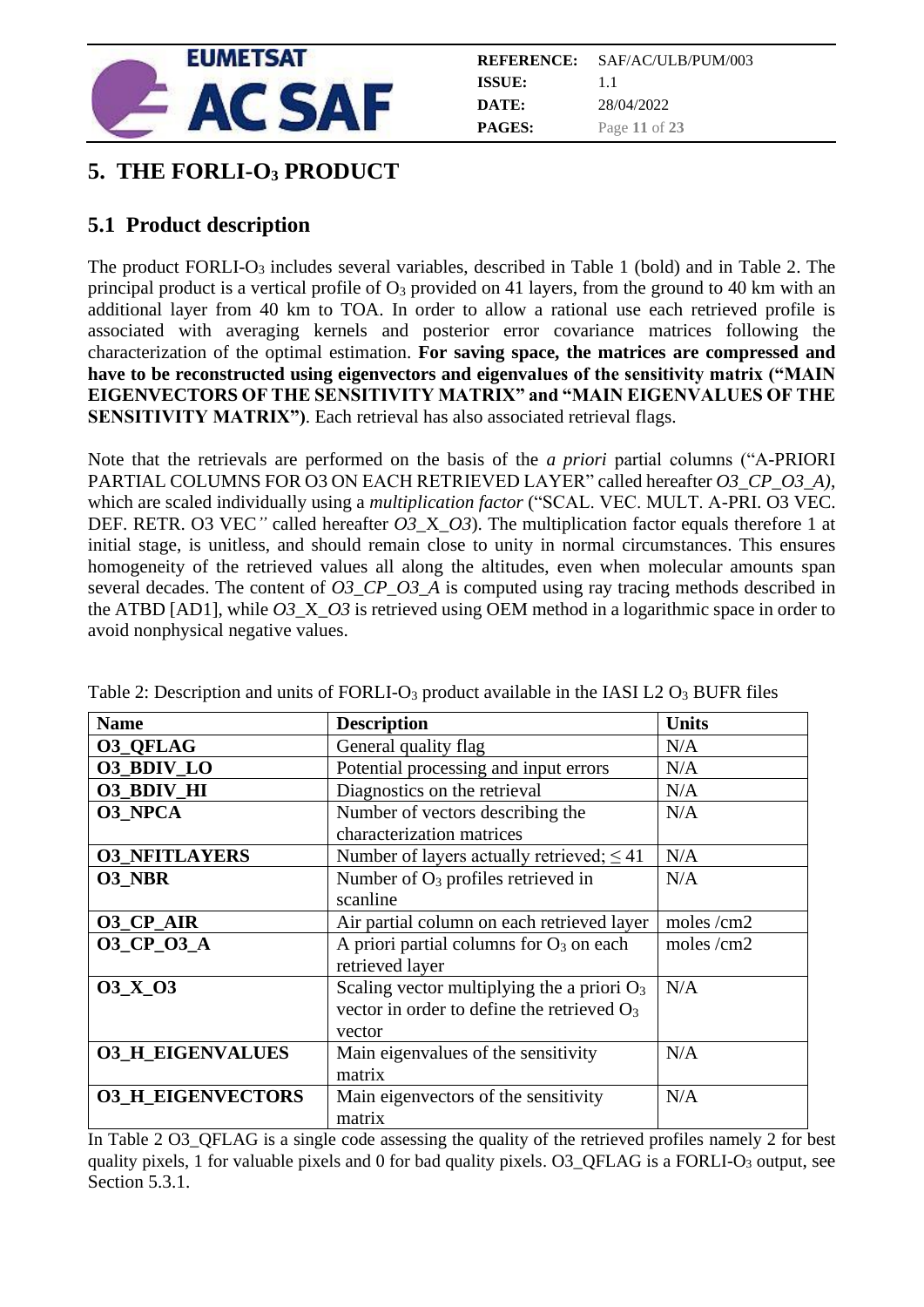

Table 3a: Potential processing and inputs errors in FORLI-O<sub>3</sub> (O3\_BDIV\_LO). Note that bits have been reassigned with new WMO descriptor bits.

| <b>Name</b>           | <b>Value</b> | old            | <b>WMO</b> | <b>Description</b>             | <b>Comment</b>                     |
|-----------------------|--------------|----------------|------------|--------------------------------|------------------------------------|
|                       |              | <b>Bit</b>     | bit        |                                |                                    |
|                       |              |                |            | <b>General</b>                 |                                    |
| <b>AMP ERROR</b>      |              | $\Omega$       |            | An error has been detected     |                                    |
|                       |              |                |            | Origin                         |                                    |
| AMP_L1                | 2            |                | 2          | Message from L1                |                                    |
| AMP <sub>L2</sub>     | 4            | $\overline{2}$ | 3          | Message from L2                |                                    |
| <b>AMP_ANC</b>        | 8            | 3              | 4          | Message from ancillary data    |                                    |
| <b>AMP FIT</b>        | 16           | 4              | 5          | Message from fitting           |                                    |
|                       |              |                |            | procedure                      |                                    |
|                       |              |                |            | <b>Input content</b>           |                                    |
| <b>AMP QUALFLAG</b>   | 256          | 8              | 7          | Quality flag                   | Either bad L1 (qFlag) or L2        |
|                       |              |                |            |                                | (F_IASI_Bad) flag raised           |
| AMP LINREG L2         | 512          | 9              | 8          | Level 2 "from linear           |                                    |
|                       |              |                |            | regression" (F Qual), report a |                                    |
|                       |              |                |            | pixel where L2 are not fully   |                                    |
|                       |              |                |            | trusted                        |                                    |
| <b>AMP EMPTY</b>      | 1024         | 10             | 9          | Empty field or data            | Indicate missing T or humidity     |
|                       |              |                |            |                                | $level(s)$ in the vertical profile |
| <b>AMP INCOMPLETE</b> | 2048         | 11             | 10         | Missing surface pressure value |                                    |

Table 3b: Diagnostics on the retrieval of FORLI-O<sub>3</sub> (O3\_BDIV\_HI). Note that bits have been reassigned with new WMO descriptor bits.

| <b>Name</b>           | <b>Value</b> | old        | <b>WMO</b> | <b>Description</b>                       | <b>Comment</b>                               |
|-----------------------|--------------|------------|------------|------------------------------------------|----------------------------------------------|
|                       |              | <b>Bit</b> | bit        |                                          |                                              |
|                       |              |            |            | <b>Filtering</b>                         |                                              |
|                       |              |            |            |                                          |                                              |
| <b>AMP RADFILTER</b>  | 4096         | 12         | 11         | Radiance filtering                       | Not used in this context                     |
| <b>AMP POLES</b>      | 8192         | 13         | 12         | Polar regions                            | Not used in this context                     |
| <b>AMP NIGHT</b>      | 16384        | 14         | 13         | Location in the night                    | Not used in this context                     |
| <b>AMP NEGZO</b>      | 32768        | 15         | 14         | Negative altitude                        | Surface below m.s.l.                         |
| <b>AMP COVERAGE</b>   | 65536        | 16         | 15         | Cloud covered scene                      |                                              |
| <b>AMP SEA</b>        | 131072       | 17         | 16         | Scene above the sea                      | Not used so far                              |
| <b>AMP DESERT</b>     | 262144       | 18         | 17         | Scene above desert                       |                                              |
| <b>AMP TSKIN</b>      | 524288       | 19         | 18         | Skin temperature                         | Missing skin temperature,<br>start from BT   |
| <b>AMP_TDIFF</b>      | 1048576      | 20         | 19         | Skin temperature differential            | Retrieved skin T too<br>different from model |
| <b>AMP_CONTRAST</b>   | 2097152      | 21         | 20         | Spectral line contrast too weak          | No lines seen on<br>spectrum (polar regions) |
|                       |              |            |            | <b>Fitting</b>                           |                                              |
| <b>AMP_ITERATIONS</b> | 4194304      | 22         | 21         | Maximum number of iterations<br>exceeded |                                              |
| <b>AMP_NEGPC</b>      | 8388608      | 23         | 22         | Negative partial columns                 |                                              |
| <b>AMP_CONDITION</b>  | 16777216     | 24         | 23         | Matrix ill conditioned                   |                                              |
| <b>AMP DIVERGED</b>   | 33554432     | 25         | 24         | Fit diverged                             |                                              |
| AMP GSL               | 67108864     | 26         | 25         | Error in gsl usage                       |                                              |
| <b>AMP BIAS</b>       | 134217728    | 27         | 26         | Residuals "biased"                       |                                              |
| <b>AMP SLOPE</b>      | 268435456    | 28         | 27         | Residuals "sloped"                       |                                              |
| <b>AMP RMS</b>        | 536870912    | 29         | 28         | Residuals rms large                      |                                              |
| <b>AMP AVK</b>        | 1073741824   | 30         | 29         | Weird averaging kernels                  |                                              |
| <b>AMP ICE</b>        | 2147483648   | 31         | 30         | Ice presence detected                    |                                              |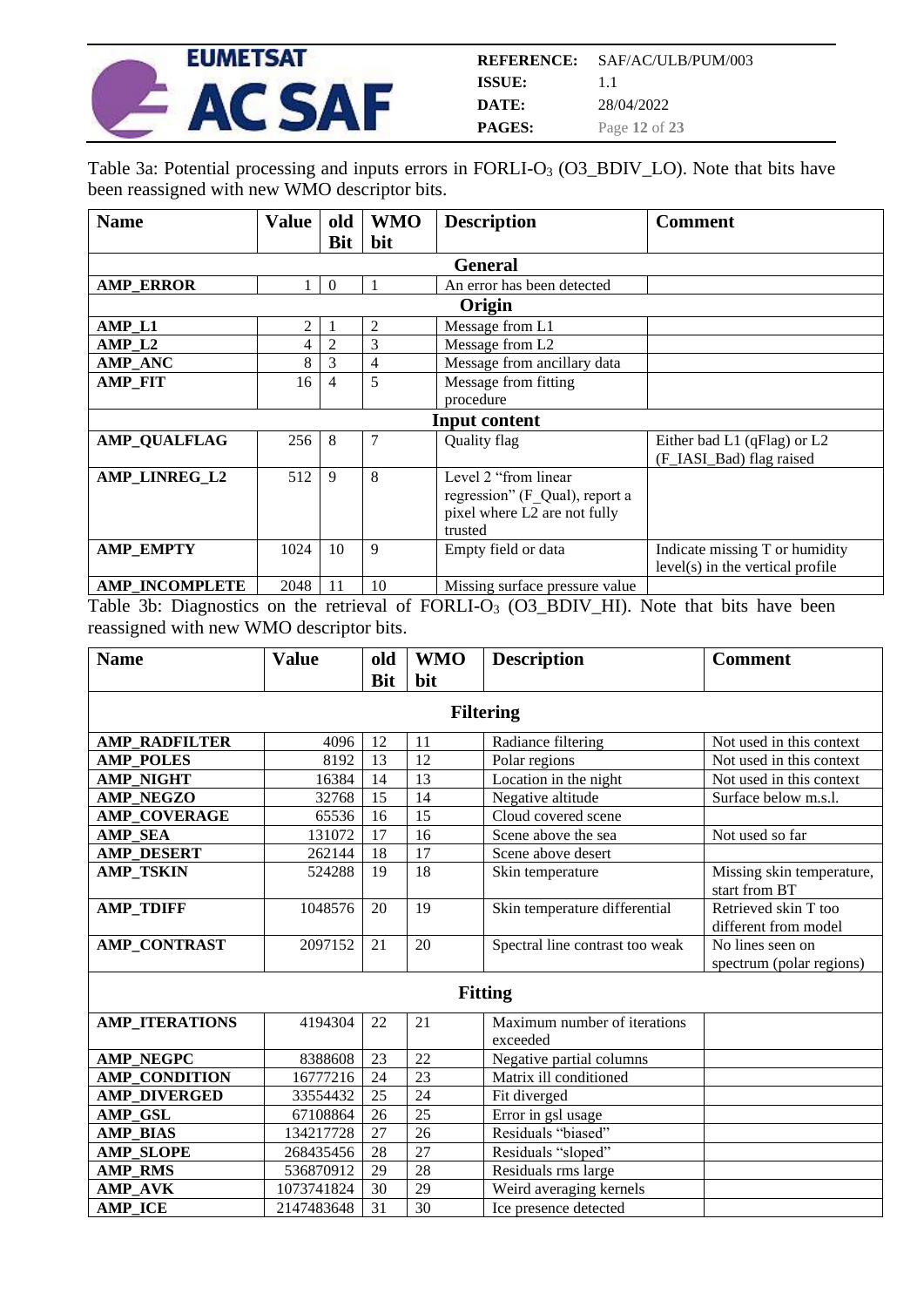

## <span id="page-12-0"></span>**5.2 How to get the FORLI-O<sup>3</sup> products I need?**

Table 4: FORLI-O<sub>3</sub> products that can be obtained from the BUFR PDU files.

| <b>FORLI-O3</b> products                                                                           | <b>Notation</b>     | How to get/calculate it?                                                                                             | From       |
|----------------------------------------------------------------------------------------------------|---------------------|----------------------------------------------------------------------------------------------------------------------|------------|
| O3 profile (moles/ $\rm cm^2$ )                                                                    | 03_CP_03            | see Section 5.2.1, Eq 1                                                                                              |            |
| O3 profile (VMR)                                                                                   | O3_VMR_O3           | see Section 5.2.1, Eq 2                                                                                              |            |
| O3 total column (moles/ $\text{cm}^2$ )                                                            | $O3$ <sub>_TC</sub> | see Section 5.2.1, Eq. 3                                                                                             |            |
| A priori profile (moles/ $\text{cm}^2$ )                                                           | 03_CP_03_A          | Field "A-PRIORI PARTIAL<br><b>COLUMNS</b><br>FOR 03<br><b>ON</b><br><b>RETRIEVED</b><br><b>EACH</b><br><b>LAYER"</b> |            |
| A priori profile (VMR)                                                                             | 03_VMR_03_A         | See Section 5.2.3.2, Eq 10                                                                                           |            |
| Averaging Kernel matrix in scaling<br>factor                                                       | $\mathbf{A}$        | see Section 5.2.2, Eq.6                                                                                              |            |
| Averaging Kernel matrix in partial<br>column                                                       | $A_{PC}$            | see Section 5.2.3.1, Eq. 9                                                                                           | <b>OZO</b> |
| Averaging Kernel matrix in VMR                                                                     | AVMR                | see Section 5.2.3.2, Eq. 12                                                                                          |            |
| Total column averaging kernel vector                                                               | $\bf k$             | See Section 5.2.3.3, Eq. 13                                                                                          |            |
| Degrees Of Freedom of the Signal                                                                   | <b>DOFS</b>         | $trace(A) = trace(APC) =$<br>trace(A <sub>VMR</sub> )                                                                |            |
| Absolute total retrieval error on the<br>total column                                              | $\sigma_{TC}$       | See Section 5.2.3.3, Eq. 14                                                                                          |            |
| Relative error profile (relative to the<br>retrieved O3 profile in moles/ $\text{cm}^2$ or<br>VMR) | $\sigma$            | See Section 5.2.2, Eq. 7                                                                                             |            |
| Pressure levels                                                                                    | p                   | See Section 5.2.3.4, Eq. 16 to<br>18                                                                                 | twt        |

#### <span id="page-12-1"></span>**5.2.1 Reconstruction of the O<sup>3</sup> profile and calculation of the total column**

The final **partial column profile** (moles/cm<sup>2</sup>) is to be reconstructed by multiplying element-wise the two vectors defined earlier e.g.: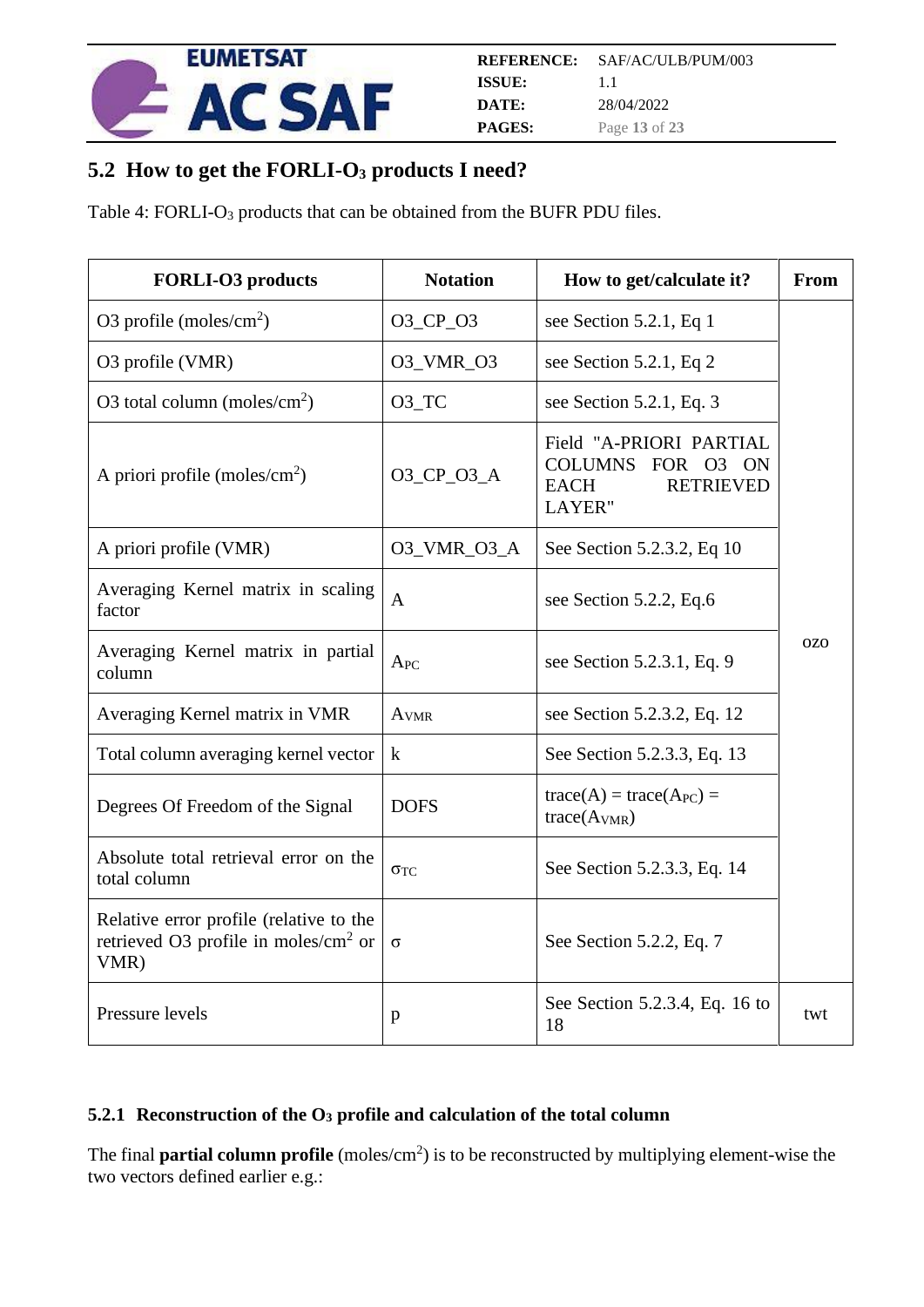

$$
03_C P_0 3_i = 03_C P_0 3_A i \times 03_X 03_i \quad \forall i
$$
 (1)

Profile spans *O3\_NFITLAYERS* layers, sampled on a 1 km grid, except the first one which starts from surface altitude and hence could be thinner, and the last one which extends up to TOA.

To convert this profile in VMR:

$$
03_VMR_{03_i} = 03_CP_{03_i} \div 03_CP_{AlR_i} \quad \forall i
$$
 (2)

The  $O_3$  **total column** (moles/cm<sup>2</sup>) is obtained by summing the partial columns defined in Eq (1) on all retrieved layers:

$$
03\_TC = \sum_{i} 03\_CP\_03_i \tag{3}
$$

The total (or partial columns) can be similarly expressed in molecules/ $cm<sup>2</sup>$ , in Dobson unit (DU) or in kg/m<sup>2</sup> by multiplying the values in moles/cm<sup>2</sup> by 6.02214086x10<sup>+23</sup>, by 2.238714074x10<sup>+7</sup> or by 280.1012135 respectively.

#### <span id="page-13-0"></span>**5.2.2 Reconstruction of the characterisation matrices**

Averaging kernel, which is normally an asymmetric matrix (*O3\_NFITLAYERS* × *O3\_NFITLAYERS*), is compressed by using a principal component decomposition representation. A reduced subset of principal vectors (*O3\_NPCA* out of *O3\_NFITLAYERS*) of the sensitivity matrix, *H*, is retained in order to achieve a meaningful compression. The averaging kernel matrix, A, is then reconstructed. The posterior variance-covariance matrix is also rebuilt during this procedure. Reconstruction is done using the following formulation:

$$
H = v \operatorname{diag}(\lambda) v^T \tag{4}
$$

$$
\hat{S} = (H + S_a^{-1})^{-1}
$$
 (5)

$$
A = \hat{S}H\tag{6}
$$

where:

ν is the principal eigenvectors matrix (*O3\_NFITLAYERS* × *O3\_NPCA*);

*λ,* the principal eigenvalues vector (*O3\_NPCA* × *O3\_NPCA*);

*Sa,* the *a priori* variance-covariance matrix;

*Ŝ,* the posterior variance-covariance matrix;

*A,* the averaging kernels matrix;

and diag(x) constructs a diagonal matrix the elements of which are given by the parameter vector x.

When the surface altitude  $> 1$  km (i.e. O3\_NFITLAYERS < 41), users have to be careful and reduce *S<sup>a</sup>* accordingly by decimating the first rows/columns corresponding to the unused altitude layers.

Eigenvectors matrix *ν* is the *O3\_H\_EIGENVECTORS* linear entry properly reshaped, and eigenvalues vector *λ* is the *O3\_H\_EIGENVALUES* entry.

The *a priori* variance-covariance matrix  $S_a$  needed for the reconstruction is provided in Section [6.1.](#page-18-1)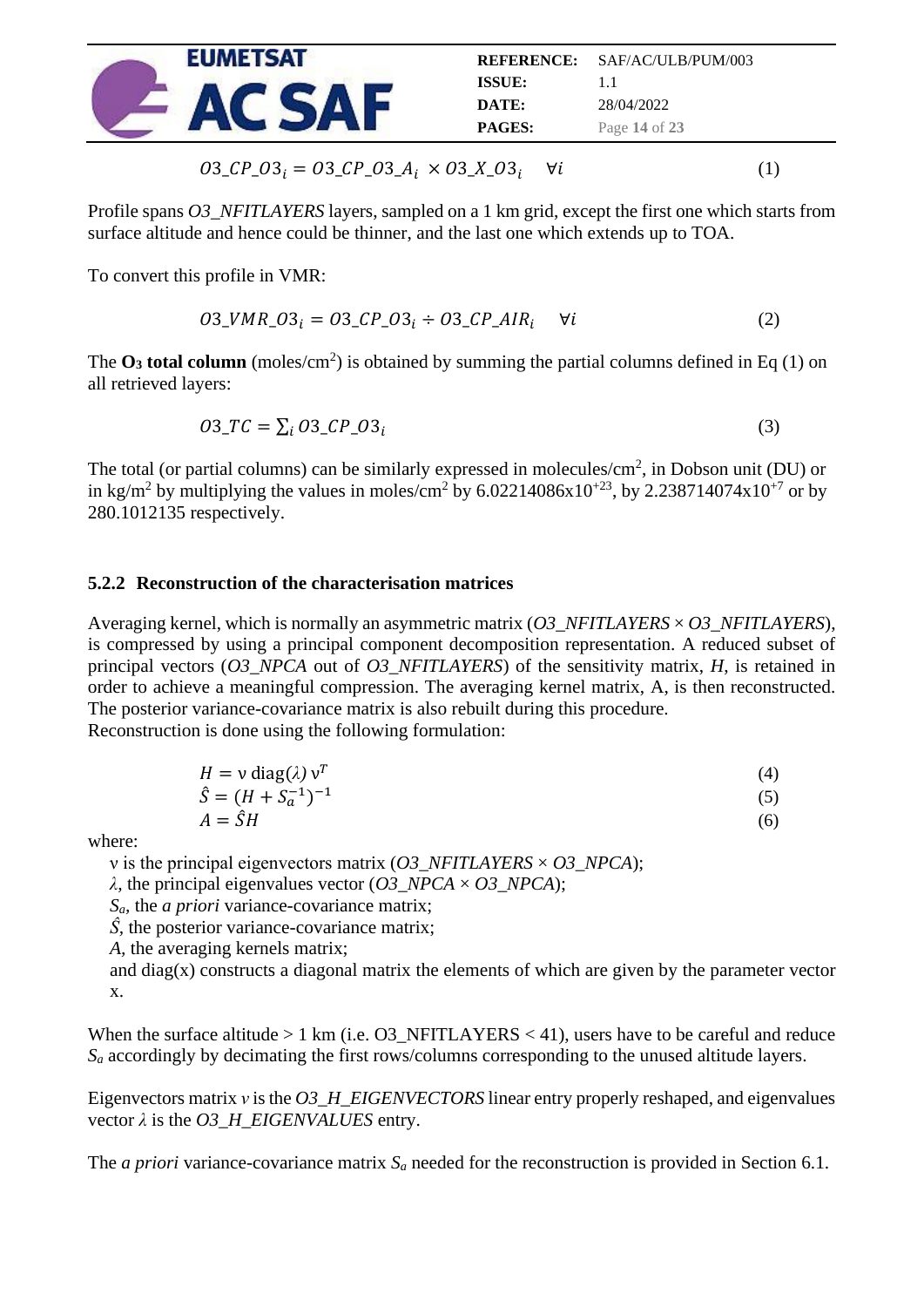

|               | <b>REFERENCE:</b> SAF/AC/ULB/PUM/003 |
|---------------|--------------------------------------|
| ISSUE:        | 11                                   |
| DATE:         | 28/04/2022                           |
| <b>PAGES:</b> | Page 15 of 23                        |

Then the relative error profile can be calculated:

$$
\sigma_i = \frac{\sqrt{\hat{s}_{i,i}}}{\sigma_{3} x_{\text{I}} \sigma_{3i}} \quad \forall i
$$
\n(7)

As it is relative to the retrieval, the relative error profile is the same for the retrieved  $O_3$  profile in moles/cm<sup>2</sup> or VMR. It has therefore not to be recalculated.

A Python reading routine that reconstruct H,  $\hat{S}$  and A is given in Section 6.2.

Reconstruction follows the same procedure as for CO using adapted vectors and matrices dimensions of 41 and 41x41 respectively. Due to the overwhelming size of such a document, they will not be given here. Users willing to have an example adapted for  $O_3$  and/or  $HNO_3$  can have them on request.

#### <span id="page-14-0"></span>**5.2.3 Unit conversions**

All computations made in Section [5.2.2](#page-13-0) were done in the unitless space of the multiplication factor. Users wishing to change the unit space should apply the following conversion rules:

#### <span id="page-14-2"></span>5.2.3.1 Partial columns (moles/cm<sup>2</sup>)

Partial column being defined by equation 1, it is easy to demonstrate that:

$$
\hat{S}_{PC} = diag(03\_CP\_03\_A) \hat{S} diag(03\_CP\_03\_A)
$$
\n(8)

$$
A_{PC} = diag(03\_CP\_03\_A) A diag(03\_CP\_03\_A)^{-1}
$$
 (9)

#### <span id="page-14-1"></span>5.2.3.2 Volume mixing ratios

Average volume mixing ratios (VMR) of the layers are computed as the ratios of the partial columns by the corresponding air partial columns. These latter are provided as *O3\_CP\_AIR*. Hence conversions are given by:

$$
03\_VMR\_03\_A_i = 03\_CP\_03\_A_i / 03\_CP\_AIR_i \quad \forall i
$$
 (10)

$$
\hat{S}_{VMR} = diag(03_VMR_03_A) \hat{S} diag(03_VMR_03_A)
$$
 (11)

$$
A_{VMR} = diag(03_VMR_03_A)A diag(03_VMR_03_A)^{-1}
$$
 (12)

#### <span id="page-14-3"></span>5.2.3.3 Total columns

The total column averaging kernel vector (*k*) is obtained by summing the rows of the averaging kernel matrix *A*:

$$
k = (k_1 \ k_2 \ \dots \ k_{O_3 \_ NFITLAYERS}),
$$
  
with  $k_i = A_{1,i} + A_{2,i} + ... + A_{O_3 \_ NFITLAYERS,i}, i=1 \text{ to O3_NFITLAYERS},$  (13)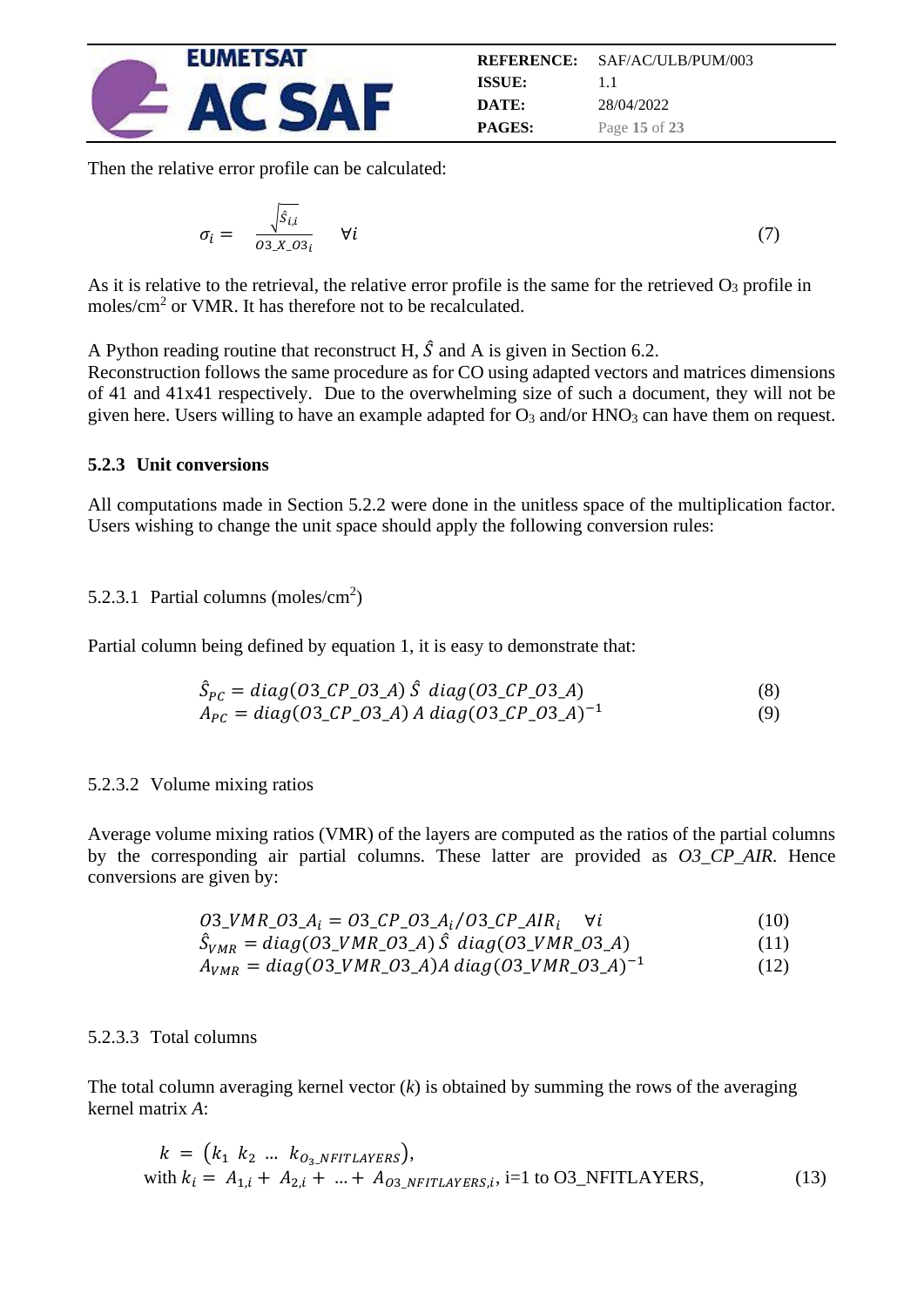

The absolute total retrieval error (in moles/cm<sup>2</sup>) on the total column is then calculated as  $\sigma_{TC}$ 

$$
\sigma_{TC} = \sqrt{\sum_{i,j} \hat{S}_{PC_{i,j}}}
$$
\n(14)

<span id="page-15-0"></span>5.2.3.4 Altitude-pressure conversion

Temperature and humidity vertical profiles extracted from **IASI L2 twt produc**t are given on 101 pressure levels (in Pa). To calculate the pressure levels corresponding to the altitude levels of the FORLI-O<sub>3</sub> retrievals, one should first calculate the altitude levels corresponding to the IASI L2 twt product.

From temperature and humidity vertical profiles (extracted from IASI L2 twt product), the correspondence between altitude and pressure could be calculated by iterating from the surface to the top of the atmosphere. The assumptions on the surface characteristics are:

surface altitude =  $z_0$  ("HEIGHT", from BUFR files)

surface pressure  $= p_0$  ("PRESSURE (HIGH PRECISION)" from IASI L2 twt product) surface temperature  $T_0$ , first level of the temperature profile T (extracted from IASI L2 twt product) surface humidity =  $q_0$ , first level of the humidity profile q (extracted from IASI L2 twt product)

The acceleration due to the gravity is function of the geographic latitude  $\phi$  and of the altitude  $z_i$ :

$$
g(z_i, \phi) = g_{\phi} - (3.085462 \times 10^{-6} + 2.27 \times 10^{-9} \cos(2\phi))z_i
$$
  
+
$$
(7.254 \times 10^{-13} + 1.0 \times 10^{-20} \cos(2\phi))z_i^2 - (1.517 \times 10^{-19} + 6 \times 10^{-22} \cos(2\phi))z_i^3
$$
 (15)

where

$$
g_{\phi} = 9.806160(1 - 0.0026373 \cos(2\phi) + 0.0000059 \cos^{2}(2\phi)) \text{ ms}^{-2}
$$
 (16)

The mean virtual temperature between two pressure levels  $p_i$  and  $p_{i+1}$  (just above level i) is then:

$$
\overline{Tv_{i,i+1}} = \frac{r_i(1+0.608 q_i) + r_{i+1}(1+0.608 q_{i+1})}{2}
$$
\n(17)

with  $T_i$  and  $q_i$ , the temperature and humidity at  $p_i$ , respectively, and  $T_{i+1}$  and  $q_{i+1}$ , the temperature and humidity at  $p_{i+1}$ , respectively.

Then the altitude of the pressure level  $p_{i+1}$  can be estimated from the pressure level  $p_i$  (just below level  $i+1$ :

$$
z_{i+1} = z_i + \frac{R \times \overline{T v_{i,i+1}}}{g(z_i, \phi)} \times \ln \frac{p_i}{p_{i+1}}
$$
\n
$$
(18)
$$

with  $R = 287.06$  JK<sup>-1</sup>kg<sup>-1</sup>, the gas constant for dry air

We obtain the altitude profile corresponding to the IASI L2 twt product.

Then we can extract the pressure levels associated to IASI FORLI-O<sub>3</sub> product from the pressure vertical profile by using a cubic spline interpolation.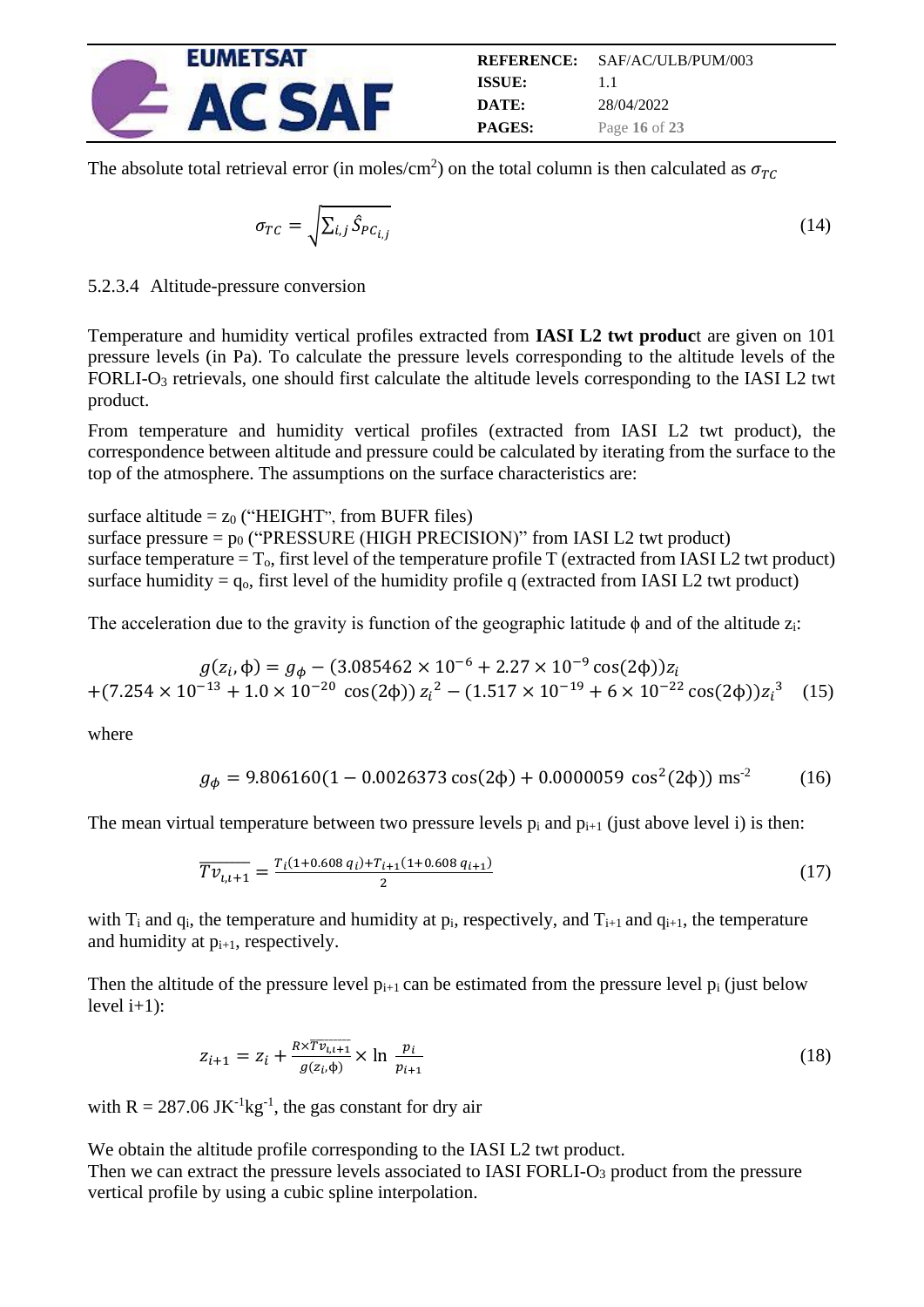

The conversion between pressure and height is done as in the "IASI Level2 Product Generation specification" document.

## <span id="page-16-0"></span>**5.3 Using the product**

#### <span id="page-16-1"></span>**5.3.1 Quality Flags for the retrieved profile**

O3\_QFLAG is a single code assessing the quality of FORLI retrieved  $O_3$  total column and profiles. O3\_QFLAG is a FORLI-O<sup>3</sup> output. It can be 2 (best quality), 1 (acceptable quality) or 0 (the rest).

O3 OFLAG=2 for the most reliable pixels, in other words the best quality pixels. For the moment not used, in the future will be related to a cost function.

O3\_QFLAG=1 for the valuable pixels, to use with caution, *calculated as*:

- total cloud cover  $\leq$ 13%
- flags AMP\_ERROR+AMP\_EMPTY+AMP\_INCOMPLETE+AMP\_NEGPC + AMP\_CONDITION+ AMP\_DIVERGED +AMP\_AVK are null (see Tables 3a and 3b)
- RMS (residual rms)<3.5e-8
- DOFS>2
- -0.75e-9<BIAS (residual biased)<1.25e-9
- COL-06/COL TOT< $0.085$  (ratio of the partial column from ground to 6 km to the total column)

O3\_QFLAG=0 for the remaining pixels. We recommend not using these pixels.

For data validation or assimilation purposes, we recommend using the data with O3\_QFLAG equal to 2. For specific studies, if more pixels are needed, O3\_QFLAG equal to 1 can be used but analysis must consider the not optimal quality of these pixels.

## <span id="page-16-2"></span>**5.4 Accuracy of the product**

The requirements of the product are given in terms of threshold, target and optimal values in Table 5 below. This information is taken from the FORLI-O<sub>3</sub> product specification, requirement and assessment document [AD2] and is also given in the Product Requirements Document [AD3].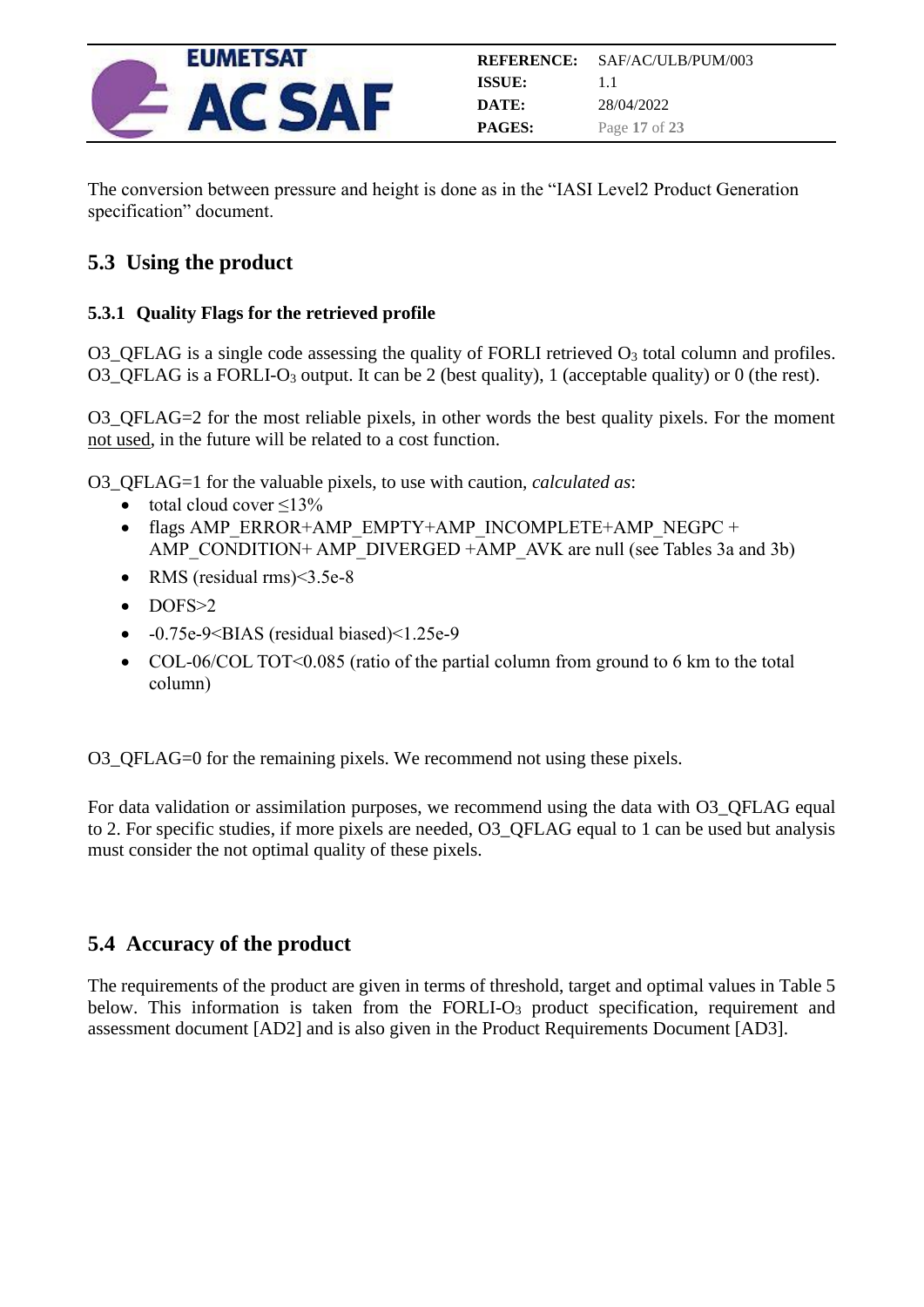

| REFERENCE:    | SAF/AC/ULB/PUM/003 |
|---------------|--------------------|
| ISSUE:        | 11                 |
| DATE:         | 28/04/2022         |
| <b>PAGES:</b> | Page 18 of 23      |

#### Table 5: FORLI-O<sub>3</sub> product requirements.

|                        |                                           | Error $*(\%)$                             |                                          | <b>Spatial</b>                       | <b>Spatial</b> | <b>Cloud</b> | <b>NRT</b> |
|------------------------|-------------------------------------------|-------------------------------------------|------------------------------------------|--------------------------------------|----------------|--------------|------------|
|                        |                                           |                                           |                                          | resolution                           | coverage       | fraction     |            |
|                        | Threshold                                 | Target                                    | Optimal                                  |                                      |                |              |            |
| Profile                | 30%<br>stratosphere<br>50%<br>troposphere | 15%<br>stratosphere<br>30%<br>troposphere | 5%<br>stratosphere<br>10%<br>troposphere | <b>IASI</b><br>spatial<br>resolution | Global         | < 13 %       | $<$ 3h     |
| <b>Total</b><br>column | 10%                                       | 5%                                        | 1%                                       | <b>IASI</b><br>spatial<br>resolution | Global         | < 13 %       | $<$ 3h     |

\*difference of quantity value obtained by measurement and true value of the quantity intended to be measured, as defined by CEOS/ISO:19159 (ISO/TS 19159-1:2014(en), Geographic information - Calibration and validation of remote sensing imagery sensors and data — Part 1: Optical sensors).

## <span id="page-17-0"></span>**5.5 Validation of the product**

The validation of the FORLI-O<sub>3</sub> product is performed jointly by AUTH (Aristotle University of Thessaloniki, Greece), DWD (Deutscher Wetterdienst, Germany) and RMI (Royal Meteorological Institute, Belgium). The IASI O<sub>3</sub> validation report [AD4] gives scientific validation results for IASI/Metop-A, IASI/Metop-B and IASI/Metop-C, total ozone products against the Dobson and Brewer spectrophotometer ground-based networks. In addition, comparison with the current GOME-2 O<sup>3</sup> product is provided. A more intensive validation exercise of total ozone and vertical profile products with satellite (GOME-2), ground-based (Dobson, Brewer, SAOZ, FTIR) and in situ data (ozonesonde) can be found in [RD6].

## <span id="page-17-1"></span>**5.6 Product dissemination and archiving**

#### <span id="page-17-2"></span>**5.6.1 Near real time Product dissemination**

The IASI Level 2 products are disseminated to users in near real-time through EUMETCast [RD7] with a time lapse of two hours from sensing to delivery. The data is disseminated in WMO (BUFR) format. A full description of the IASI O<sub>3</sub> Level 2 BUFR content is given in Section [4.3.](#page-7-3)

The dissemination of data will start in subsampled production (1 out of 10 pixels) due to existing computing capacity wrt timeliness requirements. Plans are to go full production during 2022.

#### <span id="page-17-3"></span>**5.6.2 Archive retrieval**

The IASI Level 2 products available from the EUMETSAT Data Centre are archived as full-dump products, but sub-setting capabilities are provided to the user in the retrieval process. The products in the EUMETSAT Data Centre are available to users for eight to nine hours after sensing.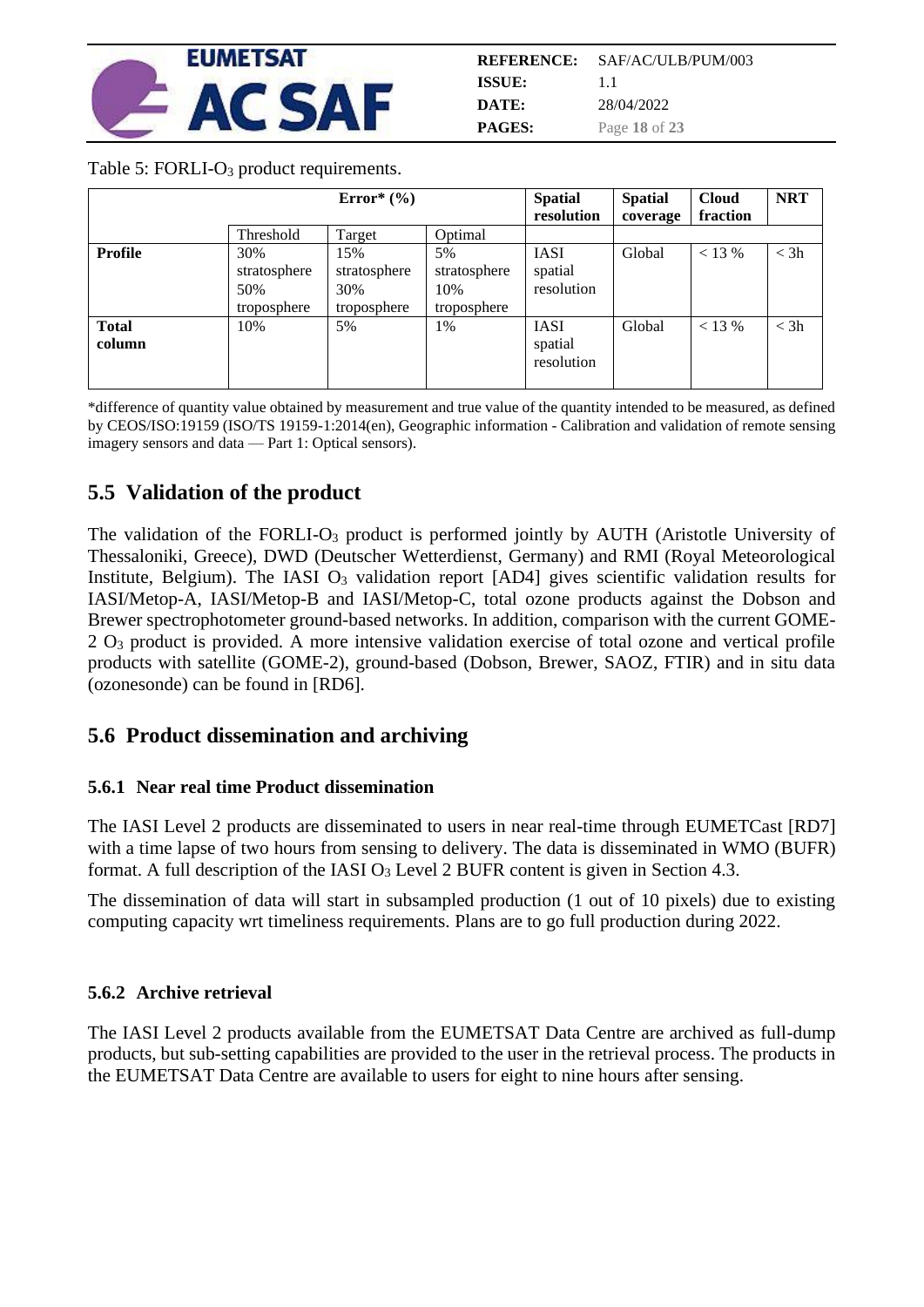

|               | <b>REFERENCE:</b> SAF/AC/ULB/PUM/003 |
|---------------|--------------------------------------|
| ISSUE:        | 11                                   |
| DATE:         | 28/04/2022                           |
| <b>PAGES:</b> | Page 19 of 23                        |

## <span id="page-18-0"></span>**6. APPENDICES**

### <span id="page-18-1"></span>**6.1 A priori variance-covariance matrix** *S<sup>a</sup>* **used in the FORLI-O3 algorithm**

Sa\_O3=matrix[9.15713540e-02 8.04418740e-02 6.78846030e-02 5.67218210e-02 4.90903010e-02 4.59661230e-02 4.44182540e-02 4.25864680e-02 3.80634580e-02 3.12143360e-02 3.19702880e-02 4.03399390e-02 4.66916150e-02 4.86645000e-02 4.53687900e-02 4.08420110e-02 3.67740940e-02 3.14132290e-02 2.62424640e-02 2.20382100e-02 1.97281800e-02 1.68621120e-02 1.32037430e-02 9.89389620e-03 6.19372390e-03 2.31088070e-03 -1.11853050e-03 -3.99407330e-03 -6.18178530e-03 -7.79284340e-03 - 8.50120830e-03 -8.42080950e-03 -7.65892220e-03 -6.40761030e-03 -5.12864270e-03 -3.89231390e-03 - 2.86429520e-03 -2.06116170e-03 -1.55041830e-03 -1.10416420e-03 3.71254550e-03; 8.04418740e-02 7.76543230e-02 7.00595030e-02 6.05290770e-02 5.31958610e-02 4.94773370e-02 4.78001760e-02 4.73489130e-02 4.71024380e-02 4.58354520e-02 4.99037380e-02 5.84910470e-02 6.29189630e-02 6.23433730e-02 5.70820740e-02 5.13113960e-02 4.60103530e-02 4.00499180e-02 3.40727100e-02 2.88788310e-02 2.53378320e-02 2.13613780e-02 1.67727040e-02 1.26052820e-02 8.11165660e-03 3.52018510e-03 -5.49730700e-04 -4.01318130e-03 -6.66614070e-03 -8.58022680e-03 - 9.45628510e-03 -9.36479230e-03 -8.42399950e-03 -6.90247320e-03 -5.31118480e-03 -3.78424280e-03 - 2.48403250e-03 -1.41684620e-03 -6.89173660e-04 -3.38528910e-05 3.41629837e-03; 6.78846030e-02 7.00595030e-02 7.35065170e-02 6.80896000e-02 6.23066250e-02 5.85910260e-02 5.61482120e-02 5.49627410e-02 5.26283040e-02 4.62145860e-02 4.92009280e-02 5.61436080e-02 5.73678080e-02 5.32749620e-02 4.55835410e-02 3.82815570e-02 3.25434170e-02 2.77241050e-02 2.42046230e-02 2.20551180e-02 2.09369710e-02 1.91975670e-02 1.70254840e-02 1.49327950e-02 1.23582670e-02 9.56846140e-03 7.04198310e-03 4.82250510e-03 3.18388910e-03 2.00380420e-03 1.62262700e-03 1.95402530e-03 2.86783770e-03 4.04730860e-03 5.15381810e-03 6.05647540e-03 6.71376760e-03 7.02889770e-03 7.05130740e-03 6.91493550e-03 5.17981497e-03; 5.67218210e-02 6.05290770e-02 6.80896000e-02 6.73879200e-02 6.32656260e-02 5.99958150e-02 5.69888020e-02 5.48699890e-02 5.00777070e-02 3.95555080e-02 3.96830510e-02 4.33271840e-02 4.16723490e-02 3.56469590e-02 2.73970120e-02 2.00437520e-02 1.46477960e-02 1.10955140e-02 1.00063900e-02 1.08217300e-02 1.20240300e-02 1.23608050e-02 1.24181230e-02 1.24588420e-02 1.20242910e-02 1.13213740e-02 1.06818450e-02 1.00960800e-02 9.83008180e-03 9.65112600e-03 9.89043910e-03 1.04479790e-02 1.12523070e-02 1.19576800e-02 1.24151060e-02 1.25416940e-02 1.24147980e-02 1.18762980e-02 1.10803550e-02 1.00762980e-02 5.01996838e-03; 4.90903010e-02 5.31958610e-02 6.23066250e-02 6.32656260e-02 6.11232630e-02 5.86865820e-02 5.61088490e-02 5.39941470e-02 4.86487390e-02 3.73337070e-02 3.62881930e-02 3.79722160e-02 3.45083520e-02 2.73192960e-02 1.88509270e-02 1.17673060e-02 6.85727900e-03 4.04176710e-03 3.97065070e-03 5.89406100e-03 7.88969870e-03 8.95260940e-03 9.81819770e-03 1.06634860e-02 1.11733880e-02 1.15333210e-02 1.19167670e-02 1.22625070e-02 1.27737730e-02 1.31646710e-02 1.37687800e-02 1.44822270e-02 1.52040130e-02 1.56237740e-02 1.57230480e-02 1.54052920e-02 1.48232520e-02 1.37921340e-02 1.24874820e-02 1.09206240e-02 4.01331378e-03; 4.59661230e-02 4.94773370e-02 5.85910260e-02 5.99958150e-02 5.86865820e-02 5.83260450e-02 5.66393580e-02 5.56214060e-02 5.21695230e-02 4.34509060e-02 4.27301830e-02 4.22125230e-02 3.68527940e-02 2.86333230e-02 2.00104810e-02 1.28950880e-02 7.80575620e-03 4.69123380e-03 4.38166250e-03 5.99221560e-03 7.52875560e-03 8.22803800e-03 8.81618360e-03 9.43880630e-03 9.85694540e-03 1.02733310e-02 1.08047340e-02 1.13758420e-02 1.21594080e-02 1.27947430e-02 1.36009500e-02 1.44305220e-02 1.51562160e-02 1.55100830e-02 1.55000460e-02 1.50409740e-02 1.42759200e-02 1.30606990e-02 1.15020730e-02 9.66638330e-03 2.09588537e-03; 4.44182540e-02 4.78001760e-02 5.61482120e-02 5.69888020e-02 5.61088490e-02 5.66393580e-02 5.67390200e-02 5.76591980e-02 5.85346000e-02 5.56907410e-02 5.77986510e-02 5.66333350e-02 5.02184450e-02 4.15522140e-02 3.30072870e-02 2.59795680e-02 2.03698820e-02 1.61839460e-02 1.40893270e-02 1.35498790e-02 1.30226920e-02 1.19906380e-02 1.09198410e-02 1.00223180e-02 9.09953960e-03 8.39620930e-03 8.01880210e-03 7.88587690e-03 8.15923330e-03 8.49542510e-03 9.17248980e-03 9.99445890e-03 1.08018850e-02 1.13775450e-02 1.16793140e-02 1.15500350e-02 1.10781540e-02 1.01975480e-02 8.87087600e-03 7.25725550e-03 4.68012767e-04; 4.25864680e-02 4.73489130e-02 5.49627410e-02 5.48699890e-02 5.39941470e-02 5.56214060e-02 5.76591980e-02 6.47653480e-02 7.84724760e-02 9.32100320e-02 1.04325390e-01 1.02589290e-01 9.39638790e-02 8.47827820e-02 7.64160110e-02 6.90259660e-02 6.11463440e-02 5.24921350e-02 4.45936180e-02 3.73594240e-02 3.07462780e-02 2.44803370e-02 1.84693690e-02 1.30325630e-02 7.96897730e-03 3.56117550e-03 9.56397900e-06 -2.70652150e-03 -4.31551240e-03 -5.16294350e-03 - 5.09486650e-03 -4.39585710e-03 -3.27759400e-03 -1.93553110e-03 -6.05837780e-04 4.27512070e-04 1.05355580e-03 1.43039060e-03 1.11864690e-03 5.60643830e-04 -2.76679346e-03; 3.80634580e-02 4.71024380e-02 5.26283040e-02 5.00777070e-02 4.86487390e-02 5.21695230e-02 5.85346000e-02 7.84724760e-02 1.25579140e-01 1.85592320e-01 2.19642020e-01 2.16312060e-01 2.02254370e-01 1.92148520e-01 1.84001230e-01 1.75271990e-01 1.61314080e-01 1.41626620e-01 1.19053840e-01 9.53461190e-02 7.37812950e-02 5.45736610e-02 3.64349720e-02 1.98755900e-02 4.82421350e-03 -8.46329830e-03 -1.96000690e-02 -2.84591520e-02 -3.45243650e-02 -3.81945080e-02 - 3.96293600e-02 -3.92232580e-02 -3.73222460e-02 -3.41123160e-02 -3.02759950e-02 -2.63884050e-02 - 2.30340310e-02 -1.95120860e-02 -1.72809990e-02 -1.52587280e-02 -1.07124776e-02; 3.12143360e-02 4.58354520e-02 4.62145860e-02 3.95555080e-02 3.73337070e-02 4.34509060e-02 5.56907410e-02 9.32100320e-02 1.85592320e-01 3.15871210e-01 3.85078690e-01 3.80017330e-01 3.58981180e-01 3.48486990e-01 3.41871870e-01 3.32925420e-01 3.11563150e-01 2.75835820e-01 2.31470510e-01 1.82565240e-01 1.37930980e-01 9.89091990e-02 6.21964490e-02 2.85929900e-02 - 1.76865400e-03 -2.87606390e-02 -5.15747450e-02 -6.98306880e-02 -8.26038470e-02 -9.04597760e-02 -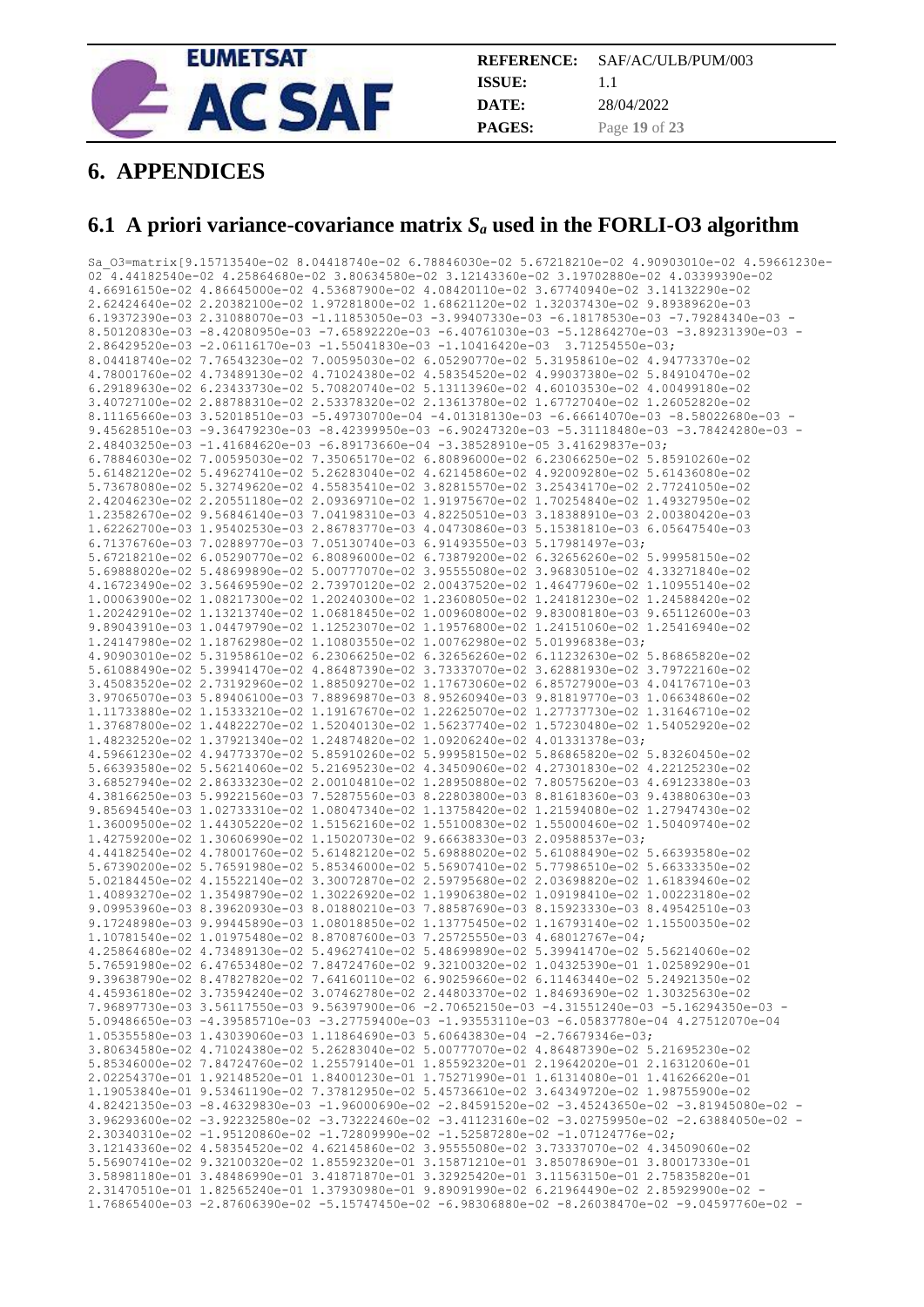| <b>EUMETSAT</b> |               | <b>REFERENCE:</b> SAF/AC/ULB/PUM/003 |
|-----------------|---------------|--------------------------------------|
|                 | <b>ISSUE:</b> |                                      |
|                 | DATE:         | 28/04/2022                           |
|                 | <b>PAGES:</b> | Page 20 of 23                        |

| 9.41107350e-02 -9.41034660e-02 -9.10059510e-02 -8.49125980e-02 -7.72204280e-02 -6.89423180e-02 - |  |
|--------------------------------------------------------------------------------------------------|--|
| 6.13698170e-02 -5.29457550e-02 -4.67017940e-02 -4.05531580e-02 -2.29238276e-02;                  |  |
| 3.19702880e-02 4.99037380e-02 4.92009280e-02 3.96830510e-02 3.62881930e-02 4.27301830e-02        |  |
| 5.77986510e-02 1.04325390e-01 2.19642020e-01 3.85078690e-01 4.85941840e-01 4.93049980e-01        |  |
|                                                                                                  |  |
| 4.74602360e-01 4.65656820e-01 4.59061590e-01 4.48446430e-01 4.21385630e-01 3.74387590e-01        |  |
| 3.14368230e-01 2.47452920e-01 1.86703330e-01 1.33666540e-01 8.39154650e-02 3.82609400e-02 -      |  |
| 3.10807080e-03 -3.99224800e-02 -7.11779520e-02 -9.64015750e-02 -1.14382170e-01 -1.25508160e-01 - |  |
| 1.30937500e-01 -1.31273500e-01 -1.27233990e-01 -1.18963580e-01 -1.08389630e-01 -9.68248460e-02 - |  |
|                                                                                                  |  |
| 8.61107340e-02 -7.41277180e-02 -6.48370350e-02 -5.55341740e-02 -2.70210087e-02;                  |  |
| 4.03399390e-02 5.84910470e-02 5.61436080e-02 4.33271840e-02 3.79722160e-02 4.22125230e-02        |  |
| 5.66333350e-02 1.02589290e-01 2.16312060e-01 3.80017330e-01 4.93049980e-01 5.22209700e-01        |  |
| 5.17815390e-01 5.15000660e-01 5.08964670e-01 4.96834580e-01 4.67580200e-01 4.16748440e-01        |  |
|                                                                                                  |  |
| 3.50425490e-01 2.76131120e-01 2.09484760e-01 1.51207980e-01 9.65713860e-02 4.63809370e-02        |  |
| 5.93905940e-04 -4.03397560e-02 -7.53364040e-02 -1.03927430e-01 -1.24866710e-01 -1.38000710e-01 - |  |
|                                                                                                  |  |
| $9.50340250e-02 -8.15191680e-02 -7.06370380e-02 -5.95539630e-02 -2.21019300e-02;$                |  |
| 4.66916150e-02 6.29189630e-02 5.73678080e-02 4.16723490e-02 3.45083520e-02 3.68527940e-02        |  |
|                                                                                                  |  |
| 5.02184450e-02 9.39638790e-02 2.02254370e-01 3.58981180e-01 4.74602360e-01 5.17815390e-01        |  |
| 5.28158820e-01 5.34274400e-01 5.31949490e-01 5.20027510e-01 4.89723740e-01 4.37193400e-01        |  |
| 3.67565230e-01 2.89052580e-01 2.19458920e-01 1.58761130e-01 1.01895930e-01 4.97698040e-02        |  |
| 2.09548040e-03 -4.07774990e-02 -7.75714990e-02 -1.07797870e-01 -1.30337740e-01 -1.44615290e-01 - |  |
| 1.52125810e-01 -1.53385820e-01 -1.49179480e-01 -1.39691680e-01 -1.27408800e-01 -1.13799120e-01 - |  |
| $1.00968630e-01 - 8.66769670e-02 -7.48487060e-02 -6.25845430e-02 -1.67392046e-02;$               |  |
|                                                                                                  |  |
| 4.86645000e-02 6.23433730e-02 5.32749620e-02 3.56469590e-02 2.73192960e-02 2.86333230e-02        |  |
| 4.15522140e-02 8.47827820e-02 1.92148520e-01 3.48486990e-01 4.65656820e-01 5.15000660e-01        |  |
| 5.34274400e-01 5.50586410e-01 5.55001870e-01 5.45995790e-01 5.15330300e-01 4.60188850e-01        |  |
| 3.86286110e-01 3.02569810e-01 2.28860360e-01 1.64867700e-01 1.05199030e-01 5.06256020e-02        |  |
| 8.51570520e-04 -4.41780100e-02 -8.28518240e-02 -1.14673730e-01 -1.38650800e-01 -1.53990260e-01 - |  |
|                                                                                                  |  |
| 1.62308200e-01 -1.64082040e-01 -1.60073740e-01 -1.50351040e-01 -1.37622700e-01 -1.23400130e-01 - |  |
| $1.09861610e-01 - 9.46554480e-02 - 8.17857940e-02 -6.82387580e-02 -1.30619144e-02;$              |  |
| 4.53687900e-02 5.70820740e-02 4.55835410e-02 2.73970120e-02 1.88509270e-02 2.00104810e-02        |  |
| 3.30072870e-02 7.64160110e-02 1.84001230e-01 3.41871870e-01 4.59061590e-01 5.08964670e-01        |  |
| 5.31949490e-01 5.55001870e-01 5.67470420e-01 5.63459810e-01 5.34458230e-01 4.78228180e-01        |  |
| 4.01197620e-01 3.13438640e-01 2.36162000e-01 1.69276850e-01 1.07114800e-01 5.04027910e-02 -      |  |
|                                                                                                  |  |
| 1.17264330e-03 -4.80052990e-02 -8.82043560e-02 -1.21314460e-01 -1.46414550e-01 -1.62647080e-01 - |  |
| 1.71625890e-01 -1.73828990e-01 -1.70049860e-01 -1.60122780e-01 -1.47020220e-01 -1.32260580e-01 - |  |
| 1.18070230e-01 -1.02051060e-01 -8.82558410e-02 -7.36124940e-02 -1.07139874e-02;                  |  |
| 4.08420110e-02 5.13113960e-02 3.82815570e-02 2.00437520e-02 1.17673060e-02 1.28950880e-02        |  |
| 2.59795680e-02 6.90259660e-02 1.75271990e-01 3.32925420e-01 4.48446430e-01 4.96834580e-01        |  |
| 5.20027510e-01 5.45995790e-01 5.63459810e-01 5.65954720e-01 5.41098310e-01 4.86101180e-01        |  |
|                                                                                                  |  |
| 4.08602860e-01 3.19240250e-01 2.40227510e-01 1.71678440e-01 1.08003250e-01 4.99039430e-02 -      |  |
| 2.87230360e-03 -5.08342360e-02 -9.19754270e-02 -1.25943100e-01 -1.51836470e-01 -1.68772030e-01 - |  |
| 1.78240810e-01 -1.80745110e-01 -1.77146080e-01 -1.66990560e-01 -1.53543870e-01 -1.38338230e-01 - |  |
| $1.23551680e-01$ -1.06877320e-01 -9.24021210e-02 -7.70454290e-02 -9.12976283e-03;                |  |
| 3.67740940e-02 4.60103530e-02 3.25434170e-02 1.46477960e-02 6.85727900e-03 7.80575620e-03        |  |
| 2.03698820e-02 6.11463440e-02 1.61314080e-01 3.11563150e-01 4.21385630e-01 4.67580200e-01        |  |
|                                                                                                  |  |
| 4.89723740e-01 5.15330300e-01 5.34458230e-01 5.41098310e-01 5.21797720e-01 4.71065780e-01        |  |
|                                                                                                  |  |
| 3.97243660e-01 3.10966470e-01 2.34336850e-01 1.67624820e-01 1.05455440e-01 4.85926850e-02 -      |  |
| 3.16409170e-03 -5.01578180e-02 -9.04995510e-02 -1.23898710e-01 -1.49448520e-01 -1.66301450e-01 - |  |
|                                                                                                  |  |
| 1.75740190e-01 -1.78283370e-01 -1.74837480e-01 -1.64802460e-01 -1.51533140e-01 -1.36513950e-01 - |  |
| $1.21804390e-01$ -1.05297520e-01 -9.09060160e-02 -7.56910460e-02 -7.89632209e-03;                |  |
| 3.14132290e-02 4.00499180e-02 2.77241050e-02 1.10955140e-02 4.04176710e-03 4.69123380e-03        |  |
| 1.61839460e-02 5.24921350e-02 1.41626620e-01 2.75835820e-01 3.74387590e-01 4.16748440e-01        |  |
| 4.37193400e-01 4.60188850e-01 4.78228180e-01 4.86101180e-01 4.71065780e-01 4.29154930e-01        |  |
| 3.63866930e-01 2.86158790e-01 2.16646040e-01 1.55827160e-01 9.89247860e-02 4.68213230e-02 -      |  |
|                                                                                                  |  |
| 7.95197830e-04 -4.40911620e-02 -8.13197820e-02 -1.12273430e-01 -1.36100640e-01 -1.51945750e-01 - |  |
| 1.60872980e-01 -1.63356540e-01 -1.60224210e-01 -1.50897170e-01 -1.38548470e-01 -1.24582920e-01 - |  |
| $1.10907300e-01 -9.56169360e-02 -8.23066640e-02 -6.83109820e-02 -6.76772549e-03;$                |  |
| 2.62424640e-02 3.40727100e-02 2.42046230e-02 1.00063900e-02 3.97065070e-03 4.38166250e-03        |  |
| 1.40893270e-02 4.45936180e-02 1.19053840e-01 2.31470510e-01 3.14368230e-01 3.50425490e-01        |  |
| 3.67565230e-01 3.86286110e-01 4.01197620e-01 4.08602860e-01 3.97243660e-01 3.63866930e-01        |  |
|                                                                                                  |  |
| 3.10486540e-01 2.45577000e-01 1.87060900e-01 1.35659950e-01 8.73685740e-02 4.30110900e-02        |  |
| 2.24591560e-03 -3.48714500e-02 -6.68369010e-02 -9.35111110e-02 -1.14114280e-01 -1.27888120e-01 - |  |
| 1.35654930e-01 -1.37847120e-01 -1.35174910e-01 -1.27131960e-01 -1.16492170e-01 -1.04473280e-01 - |  |
| 9.27142490e-02 -7.96258660e-02 -6.82574230e-02 -5.63680070e-02 -5.14296457e-03;                  |  |
| 2.20382100e-02 2.88788310e-02 2.20551180e-02 1.08217300e-02 5.89406100e-03 5.99221560e-03        |  |
| 1.35498790e-02 3.73594240e-02 9.53461190e-02 1.82565240e-01 2.47452920e-01 2.76131120e-01        |  |
| 2.89052580e-01 3.02569810e-01 3.13438640e-01 3.19240250e-01 3.10966470e-01 2.86158790e-01        |  |
|                                                                                                  |  |
| 2.45577000e-01 1.95895290e-01 1.50734330e-01 1.10855260e-01 7.31023500e-02 3.82254330e-02        |  |
| 5.92188880e-03 -2.35482990e-02 -4.89862890e-02 -7.03012100e-02 -8.68156810e-02 -9.79313900e-02 - |  |
| 1.04207340e-01 -1.06002860e-01 -1.03889590e-01 -9.74773940e-02 -8.90074540e-02 -7.94528890e-02 - |  |
| 7.01144850e-02 -5.97982540e-02 -5.08571880e-02 -4.15764860e-02 -2.85893296e-03;                  |  |
| 1.97281800e-02 2.53378320e-02 2.09369710e-02 1.20240300e-02 7.88969870e-03 7.52875560e-03        |  |
| 1.30226920e-02 3.07462780e-02 7.37812950e-02 1.37930980e-01 1.86703330e-01 2.09484760e-01        |  |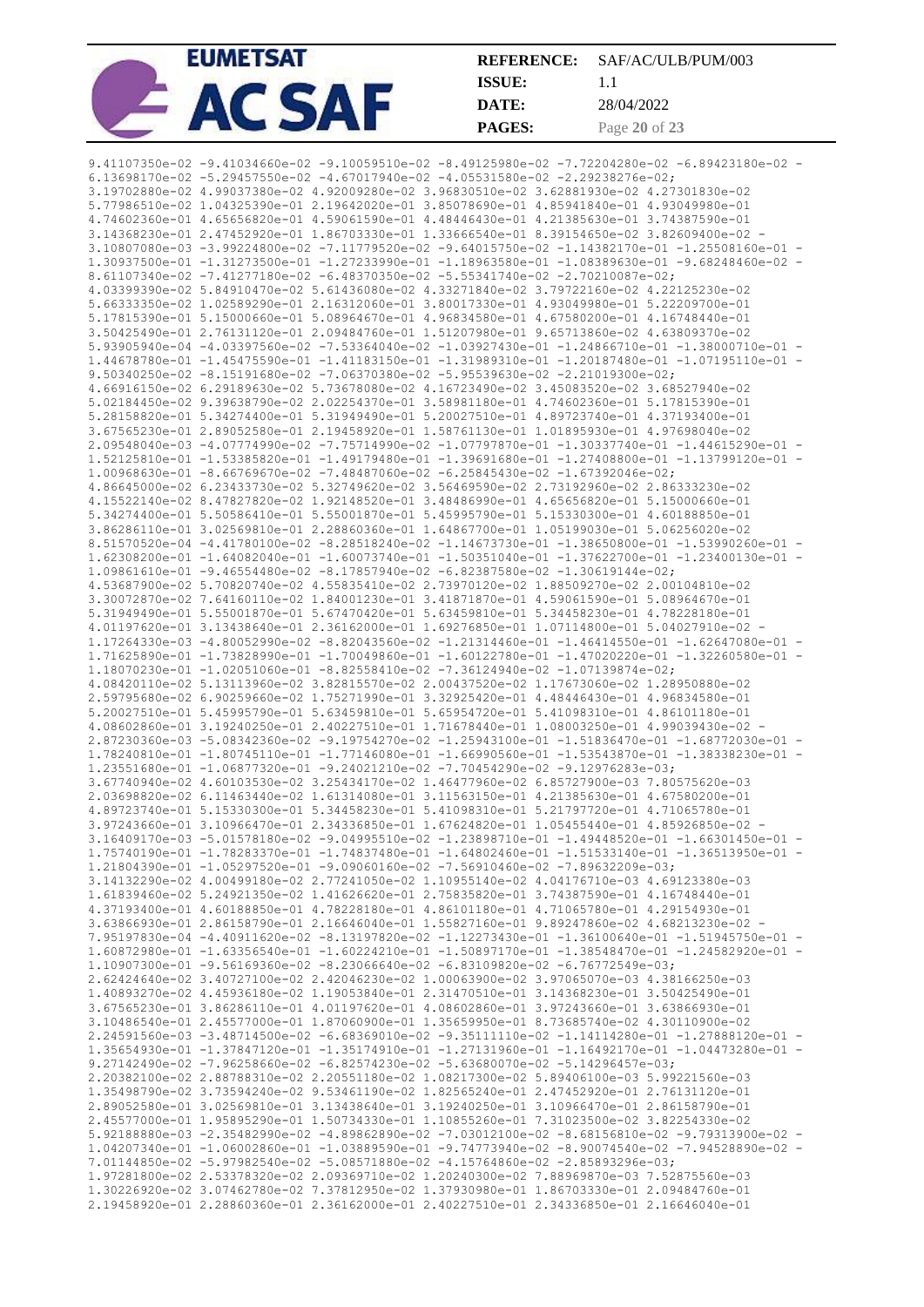| <b>EUMETSAT</b> | <b>REFERENCE:</b> | SAF/AC/ULB/PUM/003 |
|-----------------|-------------------|--------------------|
|                 | ISSUE:            |                    |
|                 | DATE:             | 28/04/2022         |
|                 | <b>PAGES:</b>     | Page 21 of 23      |

| 9.37602540e-03 -1.32427490e-02 -3.28458940e-02 -4.93656870e-02 -6.22321410e-02 -7.09705870e-02 -                                                                                                  |  |
|---------------------------------------------------------------------------------------------------------------------------------------------------------------------------------------------------|--|
|                                                                                                                                                                                                   |  |
| 7.59180180e-02 -7.73606110e-02 -7.57511280e-02 -7.08074380e-02 -6.42941900e-02 -5.69613850e-02 -                                                                                                  |  |
| 4.98148530e-02 -4.20097760e-02 -3.52636350e-02 -2.83239190e-02 -4.45332526e-04;                                                                                                                   |  |
| 1.68621120e-02 2.13613780e-02 1.91975670e-02 1.23608050e-02 8.95260940e-03 8.22803800e-03                                                                                                         |  |
| 1.19906380e-02 2.44803370e-02 5.45736610e-02 9.89091990e-02 1.33666540e-01 1.51207980e-01<br>1.58761130e-01 1.64867700e-01 1.69276850e-01 1.71678440e-01 1.67624820e-01 1.55827160e-01            |  |
| 1.35659950e-01 1.10855260e-01 8.84533250e-02 6.84592820e-02 4.88866450e-02 3.02652580e-02                                                                                                         |  |
| 1.23999980e-02 -4.14300830e-03 -1.85706580e-02 -3.08276080e-02 -4.04498810e-02 -4.70602870e-02 -                                                                                                  |  |
| 5.08249220e-02 -5.19688510e-02 -5.08453570e-02 -4.72512370e-02 -4.25170730e-02 -3.71925950e-02 -                                                                                                  |  |
| $3.20232140e-02$ -2.64632850e-02 -2.16525860e-02 -1.67489360e-02 1.82265152e-03;                                                                                                                  |  |
| 1.32037430e-02 1.67727040e-02 1.70254840e-02 1.24181230e-02 9.81819770e-03 8.81618360e-03                                                                                                         |  |
| 1.09198410e-02 1.84693690e-02 3.64349720e-02 6.21964490e-02 8.39154650e-02 9.65713860e-02                                                                                                         |  |
| 1.01895930e-01 1.05199030e-01 1.07114800e-01 1.08003250e-01 1.05455440e-01 9.89247860e-02                                                                                                         |  |
| 8.73685740e-02 7.31023500e-02 6.03147260e-02 4.88866450e-02 3.74408170e-02 2.61238620e-02                                                                                                         |  |
| 1.48226830e-02 4.14990400e-03 -5.26735500e-03 -1.33922670e-02 -1.98705160e-02 -2.44112730e-02 -                                                                                                   |  |
| 2.70282870e-02 -2.78865540e-02 -2.72455700e-02 -2.49716340e-02 -2.19720650e-02 -1.86006040e-02 -                                                                                                  |  |
| 1.53409130e-02 -1.19200510e-02 -8.93427200e-03 -5.93385850e-03 4.09821215e-03;                                                                                                                    |  |
| 9.89389620e-03 1.26052820e-02 1.49327950e-02 1.24588420e-02 1.06634860e-02 9.43880630e-03                                                                                                         |  |
| 1.00223180e-02 1.30325630e-02 1.98755900e-02 2.85929900e-02 3.82609400e-02 4.63809370e-02                                                                                                         |  |
| 4.97698040e-02 5.06256020e-02 5.04027910e-02 4.99039430e-02 4.85926850e-02 4.68213230e-02                                                                                                         |  |
| 4.30110900e-02 3.82254330e-02 3.40410430e-02 3.02652580e-02 2.61238620e-02 2.15900730e-02                                                                                                         |  |
| 1.64562450e-02 1.13092370e-02 6.60364180e-03 2.35220320e-03 -1.21408930e-03 -3.84889750e-03 -                                                                                                     |  |
| 5.42865100e-03 -6.05507300e-03 -5.88652190e-03 -4.86196780e-03 -3.48498680e-03 -1.93557420e-03 -                                                                                                  |  |
| 4.56913550e-04 9.92673720e-04 2.30860050e-03 3.58258320e-03 6.00248266e-03;                                                                                                                       |  |
| 6.19372390e-03 8.11165660e-03 1.23582670e-02 1.20242910e-02 1.11733880e-02 9.85694540e-03                                                                                                         |  |
| 9.09953960e-03 7.96897730e-03 4.82421350e-03 -1.76865400e-03 -3.10807080e-03 5.93905940e-04                                                                                                       |  |
| 2.09548040e-03 8.51570520e-04 -1.17264330e-03 -2.87230360e-03 -3.16409170e-03 -7.95197830e-04                                                                                                     |  |
| 2.24591560e-03 5.92188880e-03 9.37602540e-03 1.23999980e-02 1.48226830e-02 1.64562450e-02                                                                                                         |  |
| 1.71025470e-02 1.71949910e-02 1.69908320e-02 1.64686380e-02 1.57258410e-02 1.49520880e-02                                                                                                         |  |
| 1.43919560e-02 1.40050320e-02 1.37251560e-02 1.35557610e-02 1.33858820e-02 1.31914090e-02                                                                                                         |  |
| 1.29664570e-02 1.25525930e-02 1.22743280e-02 1.18969330e-02 7.41624628e-03;                                                                                                                       |  |
| 2.31088070e-03 3.52018510e-03 9.56846140e-03 1.13213740e-02 1.15333210e-02 1.02733310e-02                                                                                                         |  |
| 8.39620930e-03 3.56117550e-03 -8.46329830e-03 -2.87606390e-02 -3.99224800e-02 -4.03397560e-02 -                                                                                                   |  |
| 4.07774990e-02 -4.41780100e-02 -4.80052990e-02 -5.08342360e-02 -5.01578180e-02 -4.40911620e-02 -<br>3.48714500e-02 -2.35482990e-02 -1.32427490e-02 -4.14300830e-03 4.14990400e-03 1.13092370e-02  |  |
| 1.71949910e-02 2.21766350e-02 2.62078640e-02 2.92267690e-02 3.12086820e-02 3.22469070e-02                                                                                                         |  |
| 3.27009310e-02 3.25894190e-02 3.19234070e-02 3.06573060e-02 2.90441130e-02 2.72093450e-02                                                                                                         |  |
|                                                                                                                                                                                                   |  |
|                                                                                                                                                                                                   |  |
| 2.53703130e-02 2.31793400e-02 2.13508020e-02 1.93503580e-02 8.31022897e-03;                                                                                                                       |  |
| 1.11853050e-03 -5.49730700e-04 7.04198310e-03 1.06818450e-02 1.19167670e-02 1.08047340e-02                                                                                                        |  |
| 8.01880210e-03 9.56397900e-06 -1.96000690e-02 -5.15747450e-02 -7.11779520e-02 -7.53364040e-02 -                                                                                                   |  |
| 7.75714990e-02 -8.28518240e-02 -8.82043560e-02 -9.19754270e-02 -9.04995510e-02 -8.13197820e-02 -<br>6.68369010e-02 -4.89862890e-02 -3.28458940e-02 -1.85706580e-02 -5.26735500e-03 6.60364180e-03 |  |
| 1.69908320e-02 2.62078640e-02 3.39791650e-02 4.01723470e-02 4.46331820e-02 4.73391670e-02                                                                                                         |  |
| 4.87396140e-02 4.89010270e-02 4.78945850e-02 4.56521770e-02 4.27465500e-02 3.94338630e-02                                                                                                         |  |
| 3.61315090e-02 3.23259360e-02 2.90665430e-02 2.55672120e-02 8.79772472e-03;                                                                                                                       |  |
| $-3.99407330e-03$ $-4.01318130e-03$ $4.82250510e-03$ $1.00960800e-02$ $1.22625070e-02$ $1.13758420e-02$                                                                                           |  |
| 7.88587690e-03 -2.70652150e-03 -2.84591520e-02 -6.98306880e-02 -9.64015750e-02 -1.03927430e-01 -                                                                                                  |  |
| 1.07797870e-01 -1.14673730e-01 -1.21314460e-01 -1.25943100e-01 -1.23898710e-01 -1.12273430e-01 -                                                                                                  |  |
| 9.35111110e-02 -7.03012100e-02 -4.93656870e-02 -3.08276080e-02 -1.33922670e-02 2.35220320e-03                                                                                                     |  |
| 1.64686380e-02 2.92267690e-02 4.01723470e-02 4.91391440e-02 5.58237430e-02 6.00605750e-02                                                                                                         |  |
| 6.23603090e-02 6.28192770e-02 6.15484760e-02 5.84666280e-02 5.44343350e-02 4.98200920e-02                                                                                                         |  |
| 4.52101860e-02 3.99595680e-02 3.53963980e-02 3.05331150e-02 8.82674905e-03;                                                                                                                       |  |
| $-6.18178530e-03 -6.66614070e-03$ 3.18388910e-03 9.83008180e-03 1.27737730e-02 1.21594080e-02                                                                                                     |  |
| 8.15923330e-03 -4.31551240e-03 -3.45243650e-02 -8.26038470e-02 -1.14382170e-01 -1.24866710e-01 -                                                                                                  |  |
| 1.30337740e-01 -1.38650800e-01 -1.46414550e-01 -1.51836470e-01 -1.49448520e-01 -1.36100640e-01 -                                                                                                  |  |
| 1.14114280e-01 -8.68156810e-02 -6.22321410e-02 -4.04498810e-02 -1.98705160e-02 -1.21408930e-03                                                                                                    |  |
| 1.57258410e-02 3.12086820e-02 4.46331820e-02 5.58237430e-02 6.43859850e-02 6.99530860e-02                                                                                                         |  |
| 7.30669390e-02 7.38411730e-02 7.24194510e-02 6.86961320e-02 6.37722790e-02 5.81092630e-02                                                                                                         |  |
| 5.24216370e-02 4.59768080e-02 4.03082210e-02 3.42810450e-02 8.36643346e-03;                                                                                                                       |  |
| $-7.79284340e-03$ $-8.58022680e-03$ 2.00380420e-03 9.65112600e-03 1.31646710e-02 1.27947430e-02                                                                                                   |  |
| 8.49542510e-03 -5.16294350e-03 -3.81945080e-02 -9.04597760e-02 -1.25508160e-01 -1.38000710e-01 -                                                                                                  |  |
| 1.44615290e-01 -1.53990260e-01 -1.62647080e-01 -1.68772030e-01 -1.66301450e-01 -1.51945750e-01 -                                                                                                  |  |
| 1.27888120e-01 -9.79313900e-02 -7.09705870e-02 -4.70602870e-02 -2.44112730e-02 -3.84889750e-03                                                                                                    |  |
| 1.49520880e-02 3.22469070e-02 4.73391670e-02 6.00605750e-02 6.99530860e-02 7.65123530e-02<br>8.02614900e-02 8.13108360e-02 7.98271060e-02 7.56843350e-02 7.01584050e-02 6.37724120e-02            |  |
| 5.73261140e-02 5.00386420e-02 4.35746710e-02 3.67106700e-02 7.76113317e-03;                                                                                                                       |  |
| $-8.50120830e-03$ $-9.45628510e-03$ $1.62262700e-03$ $9.89043910e-03$ $1.37687800e-02$ $1.36009500e-02$                                                                                           |  |
| 9.17248980e-03 -5.09486650e-03 -3.96293600e-02 -9.41107350e-02 -1.30937500e-01 -1.44678780e-01 -                                                                                                  |  |
| 1.52125810e-01 -1.62308200e-01 -1.71625890e-01 -1.78240810e-01 -1.75740190e-01 -1.60872980e-01 -                                                                                                  |  |
| 1.35654930e-01 -1.04207340e-01 -7.59180180e-02 -5.08249220e-02 -2.70282870e-02 -5.42865100e-03                                                                                                    |  |
| 1.43919560e-02 3.27009310e-02 4.87396140e-02 6.23603090e-02 7.30669390e-02 8.02614900e-02                                                                                                         |  |
| 8.44652320e-02 8.57574220e-02 8.42961350e-02 7.99435270e-02 7.40838020e-02 6.72745380e-02                                                                                                         |  |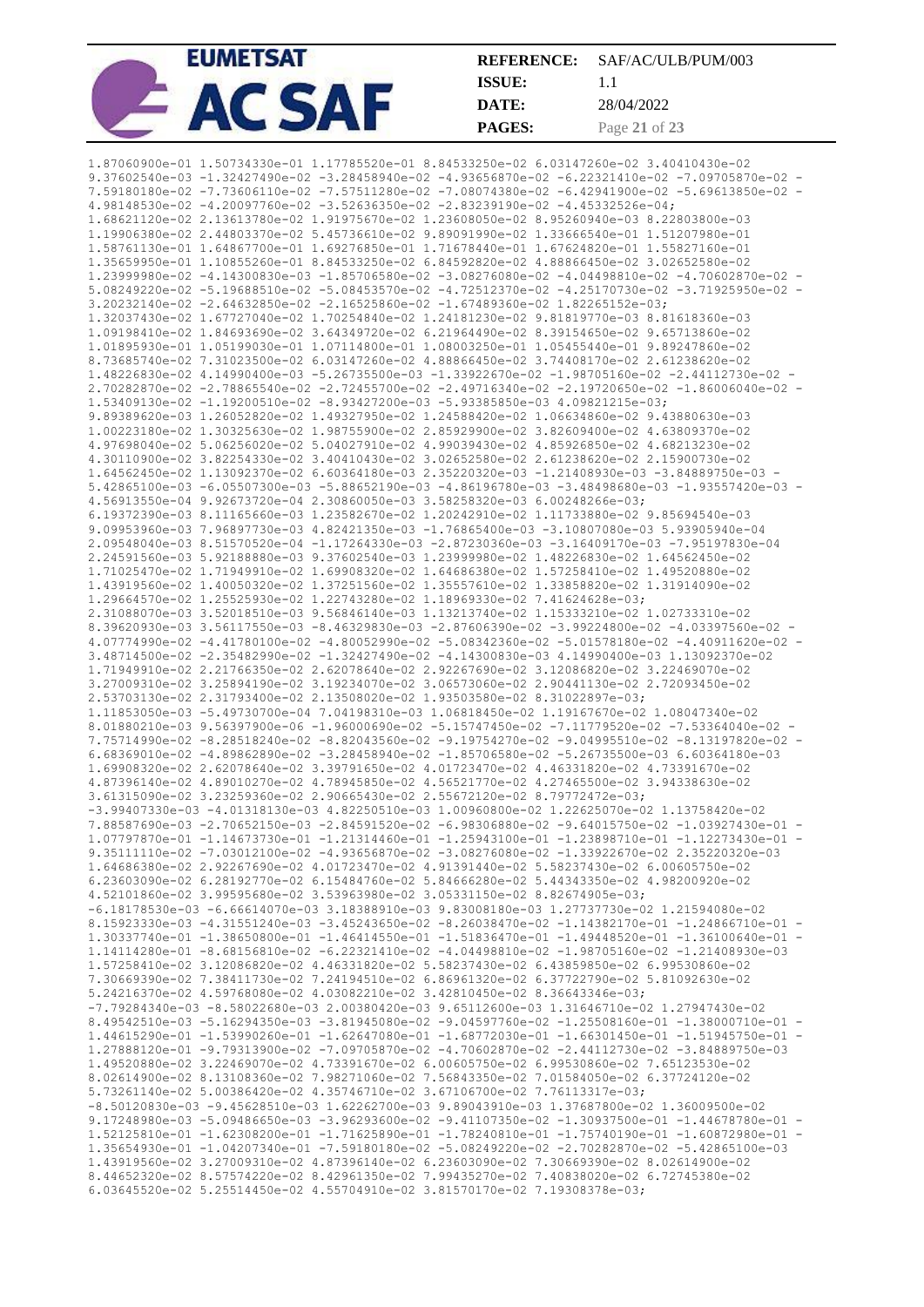|  | <b>EUMETSAT</b> | <b>REFERENCE:</b> | SAF/AC/ULB/PUM/003 |
|--|-----------------|-------------------|--------------------|
|  |                 | ISSUE:            |                    |
|  |                 | DATE:             | 28/04/2022         |
|  |                 | <b>PAGES:</b>     | Page 22 of 23      |

| $-8.42080950e-03 -9.36479230e-03$ 1.95402530e-03 1.04479790e-02 1.44822270e-02 1.44305220e-02<br>9.99445890e-03 -4.39585710e-03 -3.92232580e-02 -9.41034660e-02 -1.31273500e-01 -1.45475590e-01 - |  |
|---------------------------------------------------------------------------------------------------------------------------------------------------------------------------------------------------|--|
|                                                                                                                                                                                                   |  |
|                                                                                                                                                                                                   |  |
| 1.53385820e-01 -1.64082040e-01 -1.73828990e-01 -1.80745110e-01 -1.78283370e-01 -1.63356540e-01 -                                                                                                  |  |
|                                                                                                                                                                                                   |  |
| 1.37847120e-01 -1.06002860e-01 -7.73606110e-02 -5.19688510e-02 -2.78865540e-02 -6.05507300e-03                                                                                                    |  |
| 1.40050320e-02 3.25894190e-02 4.89010270e-02 6.28192770e-02 7.38411730e-02 8.13108360e-02                                                                                                         |  |
| 8.57574220e-02 8.72420610e-02 8.58840480e-02 8.15250150e-02 7.55946300e-02 6.86618080e-02                                                                                                         |  |
| 6.15860770e-02 5.35683220e-02 4.63578100e-02 3.86914310e-02 6.70979102e-03;                                                                                                                       |  |
| $-7.65892220e-03 -8.42399950e-03 2.86783770e-03 1.12523070e-02 1.52040130e-02 1.51562160e-02$                                                                                                     |  |
| 1.08018850e-02 -3.27759400e-03 -3.73222460e-02 -9.10059510e-02 -1.27233990e-01 -1.41183150e-01 -                                                                                                  |  |
| 1.49179480e-01 -1.60073740e-01 -1.70049860e-01 -1.77146080e-01 -1.74837480e-01 -1.60224210e-01 -                                                                                                  |  |
|                                                                                                                                                                                                   |  |
| 1.35174910e-01 -1.03889590e-01 -7.57511280e-02 -5.08453570e-02 -2.72455700e-02 -5.88652190e-03                                                                                                    |  |
| 1.37251560e-02 3.19234070e-02 4.78945850e-02 6.15484760e-02 7.24194510e-02 7.98271060e-02                                                                                                         |  |
| 8.42961350e-02 8.58840480e-02 8.47002690e-02 8.05258460e-02 7.47709380e-02 6.79966250e-02                                                                                                         |  |
| 6.10373820e-02 5.31293920e-02 4.59736110e-02 3.83454520e-02 6.25738742e-03;                                                                                                                       |  |
| $-6.40761030e-03$ $-6.90247320e-03$ $4.04730860e-03$ $1.19576800e-02$ $1.56237740e-02$ $1.55100830e-02$                                                                                           |  |
| 1.13775450e-02 -1.93553110e-03 -3.41123160e-02 -8.49125980e-02 -1.18963580e-01 -1.31989310e-01 -                                                                                                  |  |
| 1.39691680e-01 -1.50351040e-01 -1.60122780e-01 -1.66990560e-01 -1.64802460e-01 -1.50897170e-01 -                                                                                                  |  |
|                                                                                                                                                                                                   |  |
| 1.27131960e-01 -9.74773940e-02 -7.08074380e-02 -4.72512370e-02 -2.49716340e-02 -4.86196780e-03                                                                                                    |  |
| 1.35557610e-02 3.06573060e-02 4.56521770e-02 5.84666280e-02 6.86961320e-02 7.56843350e-02                                                                                                         |  |
| 7.99435270e-02 8.15250150e-02 8.05258460e-02 7.67178190e-02 7.13881390e-02 6.50653870e-02                                                                                                         |  |
| 5.85296280e-02 5.10681430e-02 4.42795260e-02 3.70140980e-02 6.02865638e-03;                                                                                                                       |  |
| $-5.12864270e-03 -5.31118480e-03 5.15381810e-03 1.24151060e-02 1.57230480e-02 1.55000460e-02$                                                                                                     |  |
| 1.16793140e-02 -6.05837780e-04 -3.02759950e-02 -7.72204280e-02 -1.08389630e-01 -1.20187480e-01 -                                                                                                  |  |
| 1.27408800e-01 -1.37622700e-01 -1.47020220e-01 -1.53543870e-01 -1.51533140e-01 -1.38548470e-01 -                                                                                                  |  |
| 1.16492170e-01 -8.90074540e-02 -6.42941900e-02 -4.25170730e-02 -2.19720650e-02 -3.48498680e-03                                                                                                    |  |
| 1.33858820e-02 2.90441130e-02 4.27465500e-02 5.44343350e-02 6.37722790e-02 7.01584050e-02                                                                                                         |  |
| 7.40838020e-02 7.55946300e-02 7.47709380e-02 7.13881390e-02 6.66062390e-02 6.08910040e-02                                                                                                         |  |
|                                                                                                                                                                                                   |  |
| 5.49383010e-02 4.81066880e-02 4.18641180e-02 3.51532600e-02 5.86766152e-03;                                                                                                                       |  |
| $-3.89231390e-03 -3.78424280e-03 6.05647540e-03 1.25416940e-02 1.54052920e-02 1.50409740e-02$                                                                                                     |  |
| 1.15500350e-02 4.27512070e-04 -2.63884050e-02 -6.89423180e-02 -9.68248460e-02 -1.07195110e-01 -                                                                                                   |  |
| 1.13799120e-01 -1.23400130e-01 -1.32260580e-01 -1.38338230e-01 -1.36513950e-01 -1.24582920e-01 -                                                                                                  |  |
| 1.04473280e-01 -7.94528890e-02 -5.69613850e-02 -3.71925950e-02 -1.86006040e-02 -1.93557420e-03                                                                                                    |  |
| 1.31914090e-02 2.72093450e-02 3.94338630e-02 4.98200920e-02 5.81092630e-02 6.37724120e-02                                                                                                         |  |
| 6.72745380e-02 6.86618080e-02 6.79966250e-02 6.50653870e-02 6.08910040e-02 5.58870260e-02                                                                                                         |  |
| 5.06350110e-02 4.45674820e-02 3.90101810e-02 3.30019300e-02 5.83916581e-03;                                                                                                                       |  |
| $-2.86429520e-03$ $-2.48403250e-03$ 6.71376760e-03 1.24147980e-02 1.48232520e-02 1.42759200e-02                                                                                                   |  |
| 1.10781540e-02 1.05355580e-03 -2.30340310e-02 -6.13698170e-02 -8.61107340e-02 -9.50340250e-02 -                                                                                                   |  |
| 1.00968630e-01 -1.09861610e-01 -1.18070230e-01 -1.23551680e-01 -1.21804390e-01 -1.10907300e-01 -                                                                                                  |  |
| 9.27142490e-02 -7.01144850e-02 -4.98148530e-02 -3.20232140e-02 -1.53409130e-02 -4.56913550e-04                                                                                                    |  |
| 1.29664570e-02 2.53703130e-02 3.61315090e-02 4.52101860e-02 5.24216370e-02 5.73261140e-02                                                                                                         |  |
| 6.03645520e-02 6.15860770e-02 6.10373820e-02 5.85296280e-02 5.49383010e-02 5.06350110e-02                                                                                                         |  |
|                                                                                                                                                                                                   |  |
|                                                                                                                                                                                                   |  |
| 4.61203640e-02 4.08654610e-02 3.60622320e-02 3.08312720e-02 6.09296394e-03;                                                                                                                       |  |
| $-2.06116170e-03 -1.41684620e-03 7.02889770e-03 1.18762980e-02 1.37921340e-02 1.30606990e-02$                                                                                                     |  |
| 1.01975480e-02 1.43039060e-03 -1.95120860e-02 -5.29457550e-02 -7.41277180e-02 -8.15191680e-02 -                                                                                                   |  |
| 8.66769670e-02 -9.46554480e-02 -1.02051060e-01 -1.06877320e-01 -1.05297520e-01 -9.56169360e-02 -                                                                                                  |  |
| 7.96258660e-02 -5.97982540e-02 -4.20097760e-02 -2.64632850e-02 -1.19200510e-02 9.92673720e-04                                                                                                     |  |
| 1.25525930e-02 2.31793400e-02 3.23259360e-02 3.99595680e-02 4.59768080e-02 5.00386420e-02                                                                                                         |  |
| 5.25514450e-02 5.35683220e-02 5.31293920e-02 5.10681430e-02 4.81066880e-02 4.45674820e-02                                                                                                         |  |
|                                                                                                                                                                                                   |  |
| 4.08654610e-02 3.65401390e-02 3.26104890e-02 2.82883620e-02 6.37213622e-03;<br>$-1.55041830e-03 -6.89173660e-04$ 7.05130740e-03 1.10803550e-02 1.24874820e-02 1.15020730e-02                      |  |
|                                                                                                                                                                                                   |  |
| 8.87087600e-03 1.11864690e-03 -1.72809990e-02 -4.67017940e-02 -6.48370350e-02 -7.06370380e-02 -                                                                                                   |  |
| 7.48487060e-02 -8.17857940e-02 -8.82558410e-02 -9.24021210e-02 -9.09060160e-02 -8.23066640e-02 -                                                                                                  |  |
| 6.82574230e-02 -5.08571880e-02 -3.52636350e-02 -2.16525860e-02 -8.93427200e-03 2.30860050e-03                                                                                                     |  |
| 1.22743280e-02 2.13508020e-02 2.90665430e-02 3.53963980e-02 4.03082210e-02 4.35746710e-02                                                                                                         |  |
| 4.55704910e-02 4.63578100e-02 4.59736110e-02 4.42795260e-02 4.18641180e-02 3.90101810e-02                                                                                                         |  |
| 3.60622320e-02 3.26104890e-02 2.95601890e-02 2.61727970e-02 7.08700565e-03;                                                                                                                       |  |
| $-1.10416420e-03$ $-3.38528910e-05$ 6.91493550e-03 1.00762980e-02 1.09206240e-02 9.66638330e-03                                                                                                   |  |
| 7.25725550e-03 5.60643830e-04 -1.52587280e-02 -4.05531580e-02 -5.55341740e-02 -5.95539630e-02 -                                                                                                   |  |
| 6.25845430e-02 -6.82387580e-02 -7.36124940e-02 -7.70454290e-02 -7.56910460e-02 -6.83109820e-02 -                                                                                                  |  |
| 5.63680070e-02 -4.15764860e-02 -2.83239190e-02 -1.67489360e-02 -5.93385850e-03 3.58258320e-03                                                                                                     |  |
| 1.18969330e-02 1.93503580e-02 2.55672120e-02 3.05331150e-02 3.42810450e-02 3.67106700e-02                                                                                                         |  |
| 3.81570170e-02 3.86914310e-02 3.83454520e-02 3.70140980e-02 3.51532600e-02 3.30019300e-02                                                                                                         |  |
| 3.08312720e-02 2.82883620e-02 2.61727970e-02 2.38052950e-02 7.94361408e-03;                                                                                                                       |  |
| 3.71254550e-03 3.41629837e-03 5.17981497e-03 5.01996838e-03 4.01331378e-03 2.09588537e-03                                                                                                         |  |
| 4.68012767e-04 -2.76679346e-03 -1.07124776e-02 -2.29238276e-02 -2.70210087e-02 -2.21019300e-02 -                                                                                                  |  |
| 1.67392046e-02 -1.30619144e-02 -1.07139874e-02 -9.12976283e-03 -7.89632209e-03 -6.76772549e-03 -                                                                                                  |  |
| 5.14296457e-03 -2.85893296e-03 -4.45332526e-04 1.82265152e-03 4.09821215e-03 6.00248266e-03                                                                                                       |  |
| 7.41624628e-03 8.31022897e-03 8.79772472e-03 8.82674905e-03 8.36643346e-03 7.76113317e-03                                                                                                         |  |
| 7.19308378e-03 6.70979102e-03 6.25738742e-03 6.02865638e-03 5.86766152e-03 5.83916581e-03                                                                                                         |  |